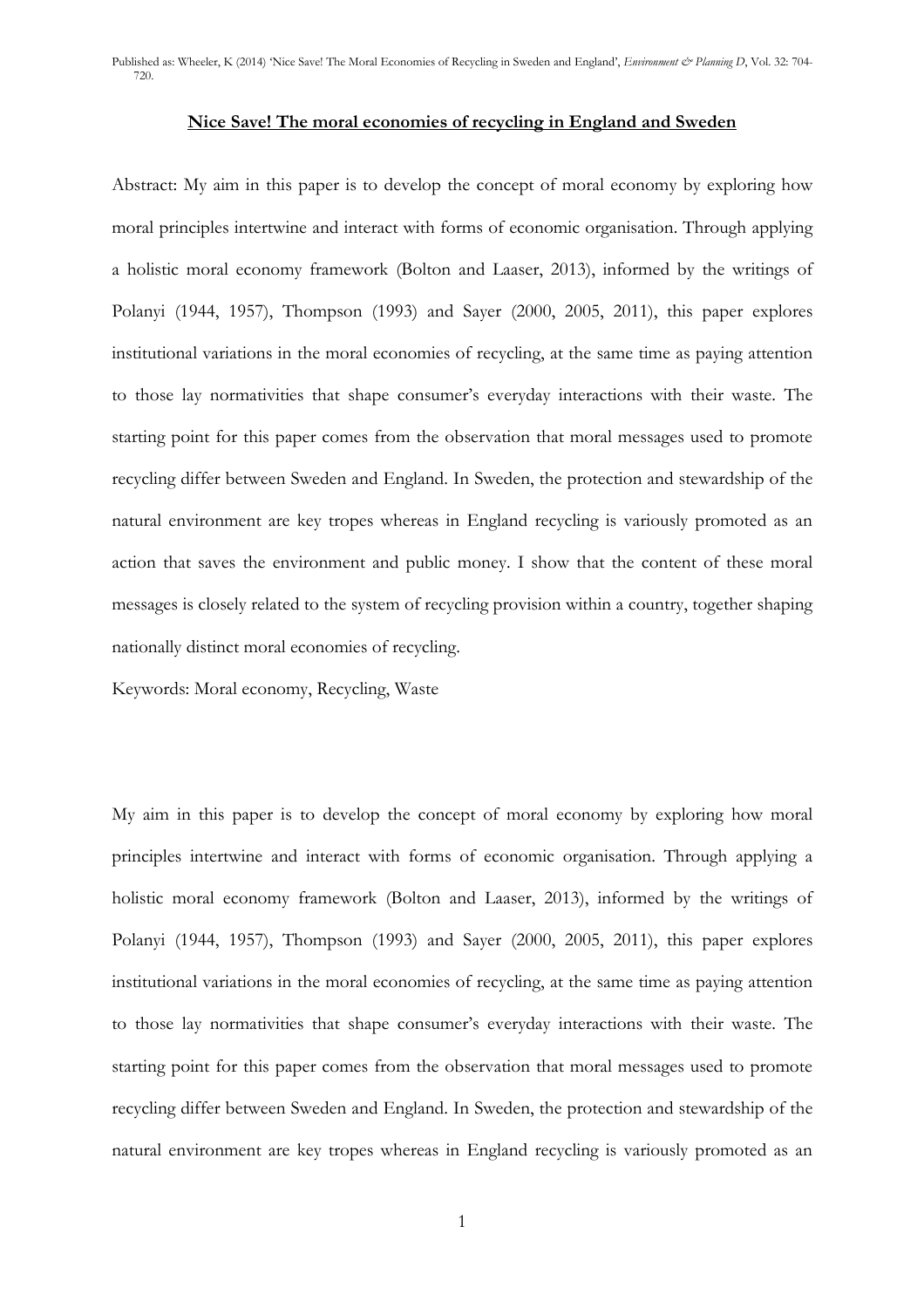action that saves the environment and public money. I show that the content of these moral messages is closely related to the system of recycling provision within a country, together shaping nationally distinct moral economies of recycling.

In recent years, social scientists have become interested in questions of ethics and morality, (Sayer, 2000, 2005, 2011; Smith, 2000; Trentmann, 2007), particularly in the field of consumption where growth of ethical goods (like fair-trade) has encouraged scholars to ask how consumers have been made responsible for an array of moral and political issues (Barnett, Cloke et al, 2011; Goodman, 2004; Varul, 2009; Wheeler, 2012). A striking feature of existing research is the role that different institutions play in constructing the responsible 'citizen-consumer' who is motivated to act because of their commitment to moral/political projects, rather than in line with their selfish desires (*homo economicus*). Recycling is described as a form of ethical consumerism because its practice is linked to environmental and social goals, i.e. reducing carbon emissions, preventing landfill disposal, saving local municipal funds. Institutions from the public, private and not-for-profit sectors play a crucial role in constructing these moral economies of recycling and, as this paper will show, there are important variations between Sweden and England that can be linked to the wider institutional systems of provision of which they are part.

The cultural variability of ethical consumption across comparative contexts is an underdeveloped area and yet, in the handful studies conducted, considerable differences have been noted (Kjærnes, Harvey et al, 2007, Varul, 2009; Wheeler, 2012). For example, Varul discovered that the national context of fair-trade consumption informs the way people realise their responsibilities to distant others and construct themselves as ethical consumers. Different infrastructures of provision (supermarkets versus alternative outlets), histories of colonialism and visions of the consumer (the consumer that regulates the market through free choice versus consumers being guided by expert agencies to make the right choice) influences the moral economy of fair-trade in UK and Germany respectively. Similarly, in their study of consumer trust in food across six European countries, Kjærnes, Harvey et al (2007) discovered significant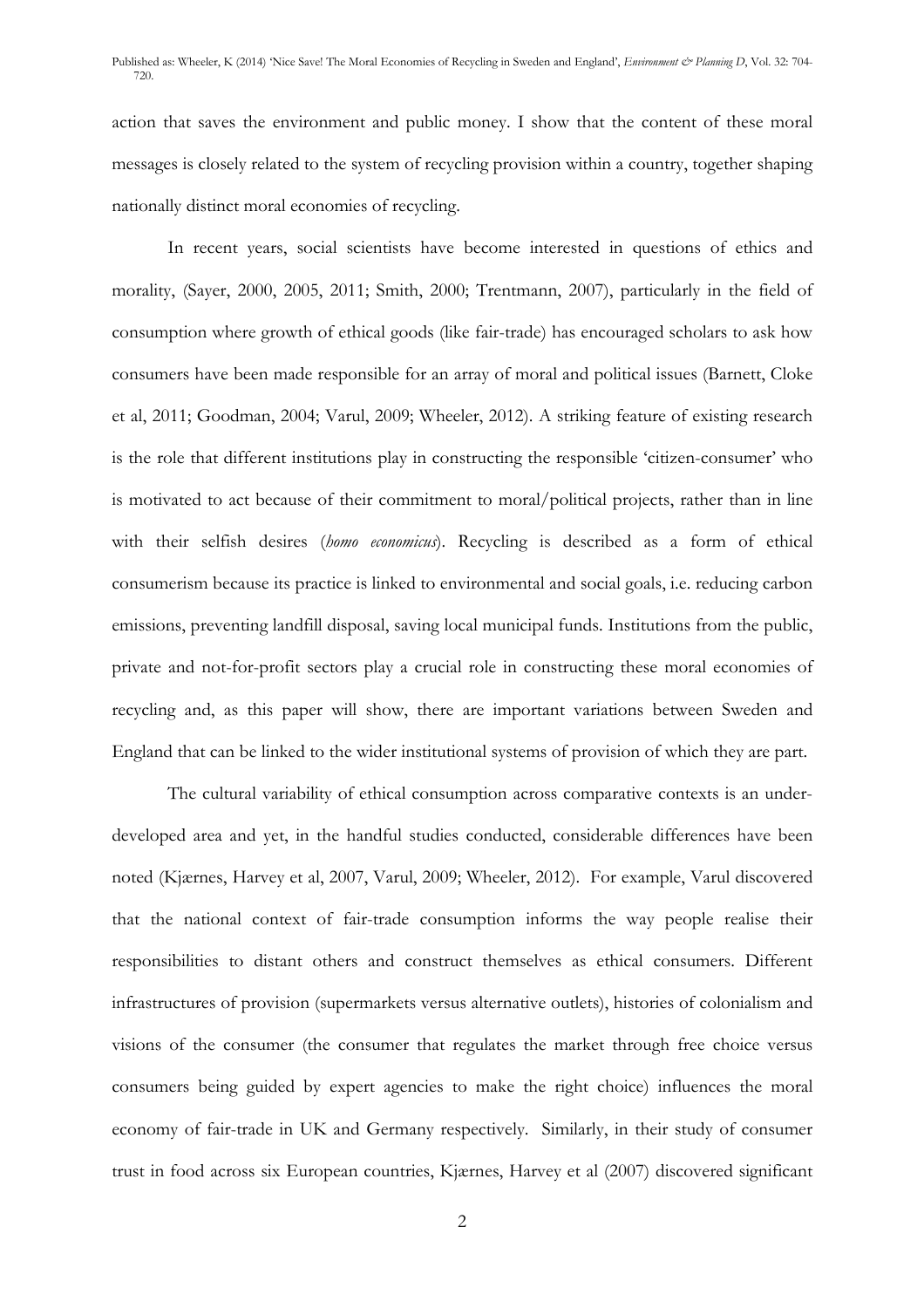variations in levels of consumer activism which they related back to how state regulation and market responsibility are institutionalised in different countries – with consumers in Norway least likely to engage in consumer activism owing to their high levels of trust in state institutions to regulate the market and consumers in the UK most likely to identify with the 'active consumer' model exercising their right to choose.

This paper builds on these insights to show how moral economies of recycling are constituted through interactions between institutional systems of provision, customs within communities and individuals' everyday reflections on the practice of sorting their waste. It asks how citizen-consumers in Sweden and England – countries that represent quite different welfare regimes (Esping-Anderson, 1990) – are persuaded to participate, focusing on how moral obligations are embedded within markets and the shaping of these moral messages by institutional systems of provision, collective customs and consumers' everyday reflections. After introducing a holistic moral economy framework that brings together individuals, institutions and their practices (Bolton & Laaser, 2013), I present findings from a qualitative study of recycling at the institutional and household level. In so doing, I show how moral economies are assembled from different parts and how they interact with political economies and systems of provision. I also reveal how the success of policy initiatives to encourage citizen-consumers to recycle relies on the perceived legitimacy of state intervention and the lay normativities of ordinary people.

# **Moral economy revisited**

Whilst the term 'moral economy' has most commonly been used to refer to 'traditional' or 'premodern' societies (because the economy was so embedded in social relations of solidarity and reciprocity that it was impossible to separate economic systems from the wider moral universe of action), this article maintains that all economies are moral economies. 'Moral economy' has been defined as 'the study of the ways in which economic activities, in the broad sense, are influenced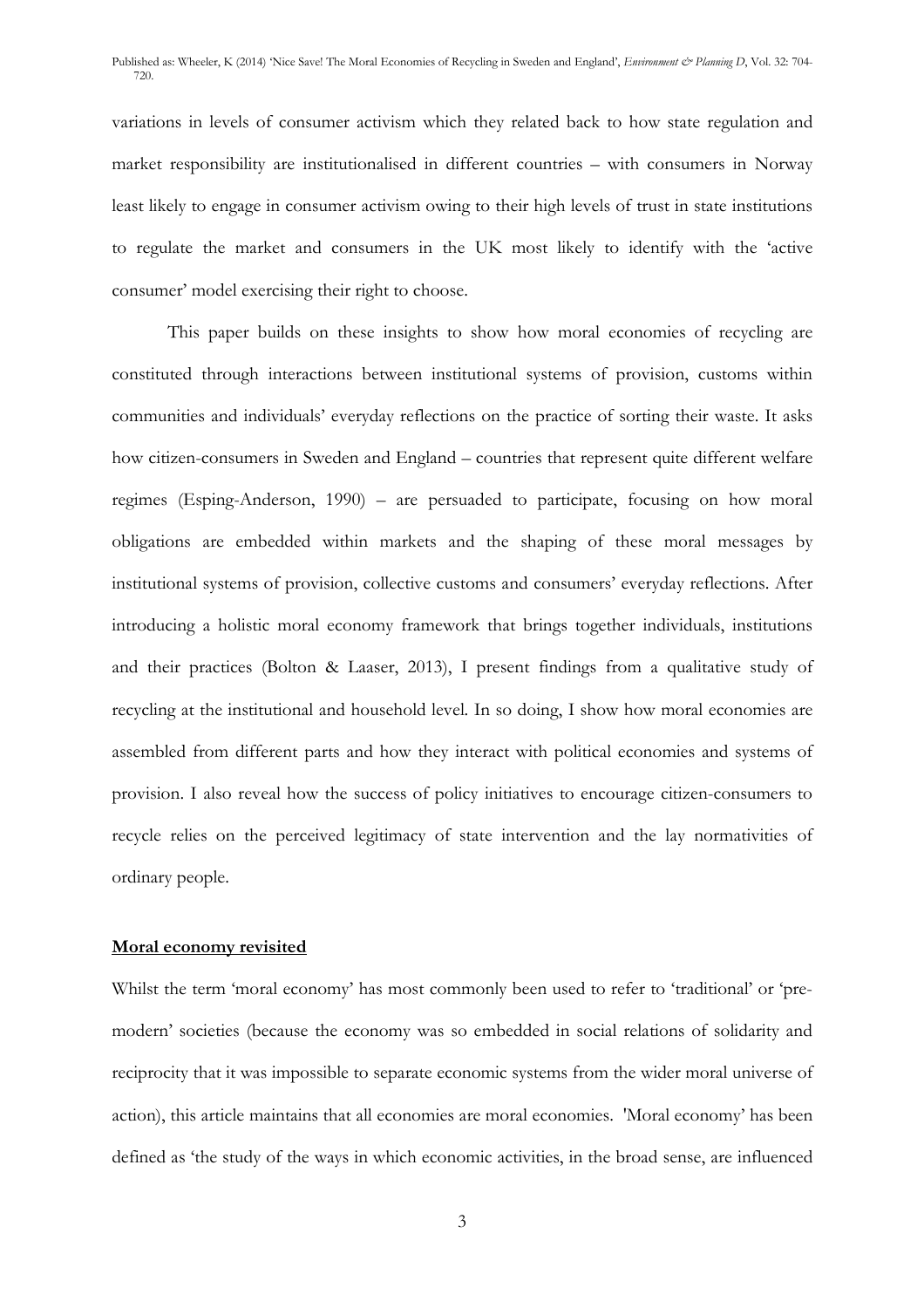by moral-political norms and sentiments, and how conversely, those norms are comprised by economic forces' (Sayer, 2000: 80). This useful theoretical definition highlights the interactions between, and co-constitution of, moral principles and economic activities. However, the concept remains under-developed despite its widespread usage and there is a need to adopt an approach to studying 'moral economy' that can encompass both its institutional formation and everyday shaping by actors from within. Bolton and Laaser (2013) draw together different strands of the study of moral economy – informed by the writings of Polanyi (1944; 1957), E.P. Thompson (1991) Sayer (2005, 2011) – into a holistic analytical frame that accounts for both individual agency and institutionalised structures of community and political economy. The rest of this section introduces this analytical frame before applying it to the study of moral economies of recycling.

 Polanyi's (1944; 1957) groundbreaking thesis refutes the separatist position between market and society and in so doing provides the building-blocks of a coherent moral economy approach (Bolton & Laaser, 2013). Polanyi challenged the idea of the self-regulating market and instead argued that all economies are underpinned by social, political and moral values which enable them to function. Whilst the market tends towards the disembedding of the economy from social relations, there is a counter movement by the state which seeks to constrain the market and embed social and moral obligations within market relations. Polanyi's ideas inspired the 'new economic sociology' which sought to overcome the neglect of social, ethical and cultural factors in economic theory (Fourcade and Healy 2007; Granovetter, 1985). Polanyi's argument that 'the human economy... is embedded and enmeshed in institutions, economic and noneconomic' led scholars to explore the shifting place of the economy in society and discover how economic processes are 'instituted at different times and places' (Polanyi, 1957: 7). The usefulness of Polanyian thinking for the exploration of moral economies of recycling in comparative contexts is found in charting how economic processes are differentially instituted in Sweden and England, considering the divisions of labour within waste management and how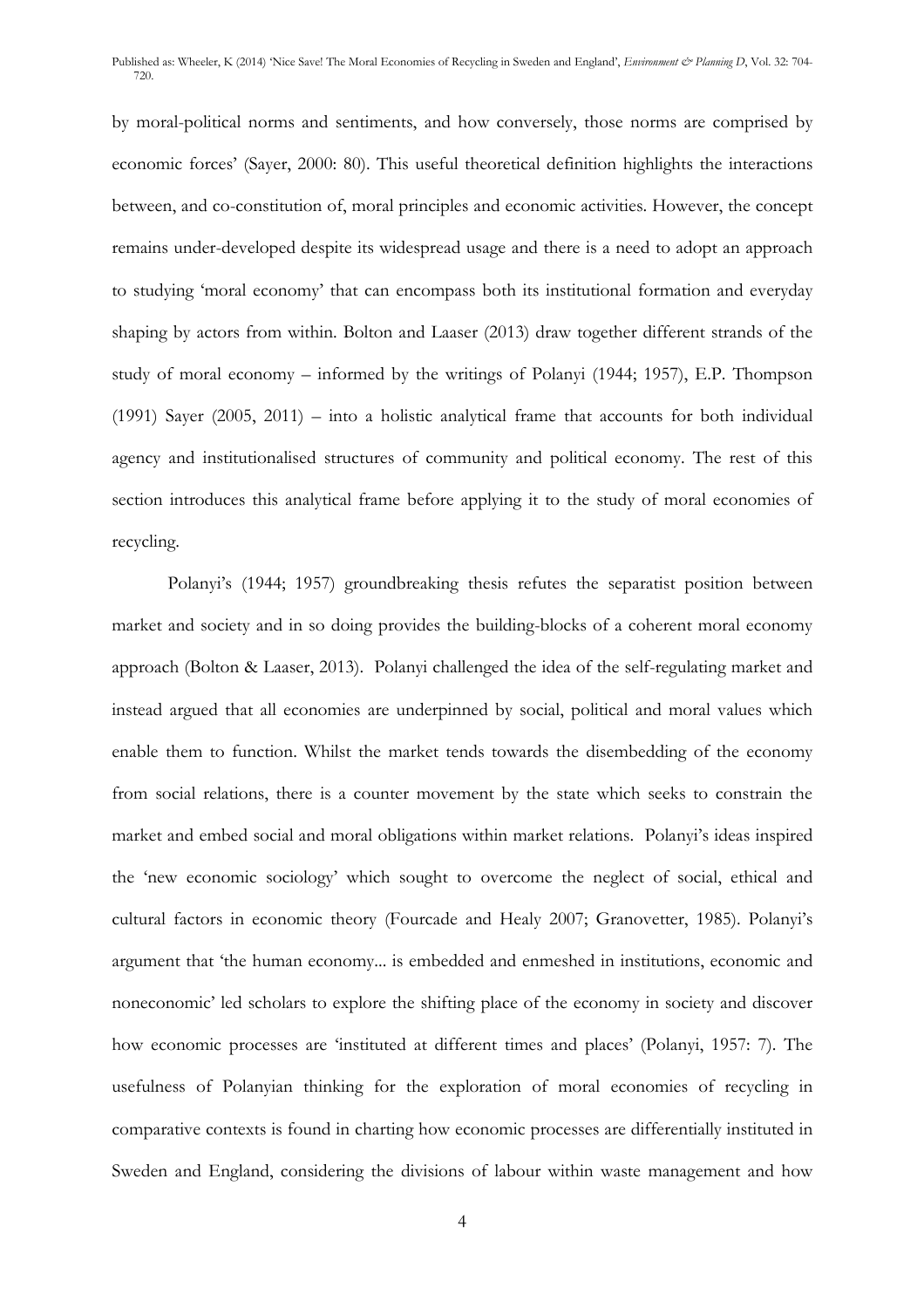they foster relations of reciprocity. It also calls for an exploration of how the state intervenes to ensure that the unfettered market does not destroy 'the human character of labour and the natural resources of the environment' (Bolton and Laaser, 2013: 512).

 However, looking at state and institutional relationships only takes us so far and does not explore how communities and collective movements can resist marketisation of waste and together oppose unfair or destructive economic practices. E.P. Thompson's (1991) conception of moral economy is instructive in this respect. His examination of food riots in the eighteenth century revealed how communities opposed unfair prices of grain in defence of their 'traditional rights', using principles of the older 'paternalist model' to justify their objections to the encroaching free-market economy. Whilst Thompson was cautious about his conception of 'moral economy' being applied to different cases, his idea that people are the 'bearers of historical customs and moral evaluations of their community' adds a different layer to the analytical scaffold of moral economy (Bolton and Laaser, 2013: 513). At this layer, we seek to uncover where ideas about recycling emerge and the role that community and interest groups may play in promoting ideas about responsible waste management (for example environmental justice campaigners who oppose waste disposal/treatment facilities in their communities), as well as how communal legitimacy for particular policies is established. Taken together with the institutional understandings, we are able to uncover both how the organisation of the systems of recycling and the customs of those acting within them shape distinctive moral economies.

The final element of this moral economy framework is informed by Sayer's (2005, 2011) concept of 'lay normativity', bridging the gap between institutional/community norms and people's everyday reflective capacities. Here questions about 'what is of value, how to live, what is worth striving for and what is not' (Sayer, 2005: 6) take centre stage, revealing the diversity and complexity of social and moral life. Humans are evaluative beings capable of embracing or rejecting community norms and offering reasons for participating in economic practices or not. Individuals may join together in collective movements as a result of unfair economic practices or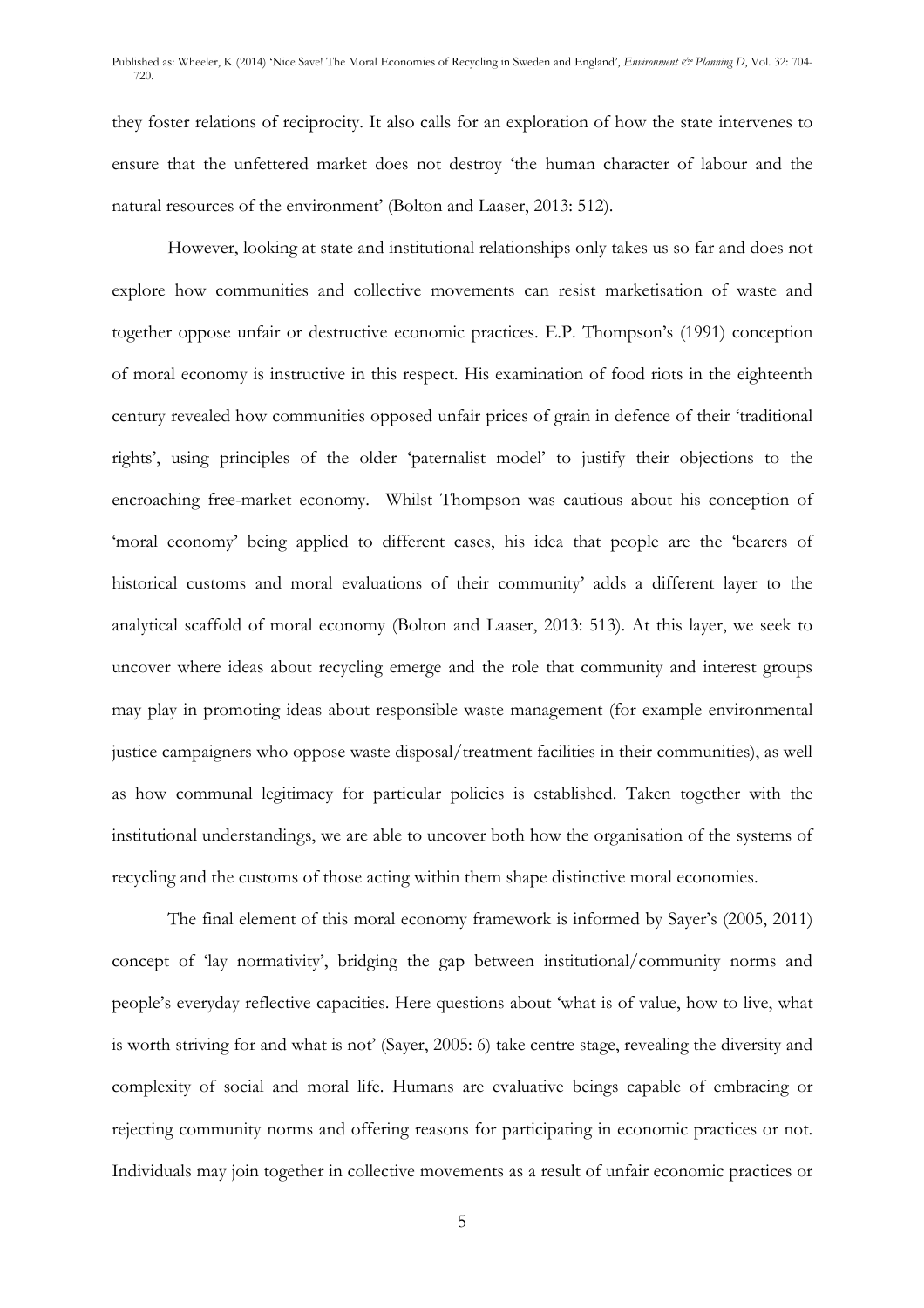alternatively they may prioritise their own family or local needs. At the heart of Sayer's concept is the reciprocal character of social relations and an understanding of humans as needy and vulnerable beings who can flourish or suffer under certain conditions. By paying attentions to people's lay normativities surrounding recycling, we learn how the demands of governments, institutions and communities affect individuals in their daily lives and their response to these demands. Gregson, Meltcalfe et al's (2007) study was particularly strong in this respect, revealing how practices of saving and wasting were implicated in the maintenance of family and social relations. I have argued elsewhere that attempts to change people's behaviour towards more sustainable goals must take account of lay normativities if they are to be successful (Wheeler, 2012). Of course, these lay normativities emerge in distinct socio-cultural and institutional contexts thus highlighting how crucial it is to pay attention to all three analytical levels of this framework. It is through interactions between and within institutions, communities and individuals that morals and markets are co-constituted and challenged.

In what follows, I apply this moral economy framework to recycling practices in Sweden and England, focusing first on institutional divisions of labour and political economies of waste; second, on the collective customs that promote and legitimise responsible waste management; finally, on consumers that recycle and their evaluative reflections on their engagement in this practice. Before turning to this task, I outline how this research was conducted.

#### **Research design and data collection**

The material presented is taken from a wider ERC-funded project, $1$  whose aim is to revise the foundational concept of 'division of labour' to take account of the work that consumers routinely perform in order to use, re-use and dispose of goods and services. The recycling of household waste offers a unique opportunity to explore this 'consumption work' because the consumer sits both at the end and starting point of the global market economy of materials reuse. By sorting their waste for recycling, and in some cases transporting this waste to bring-bank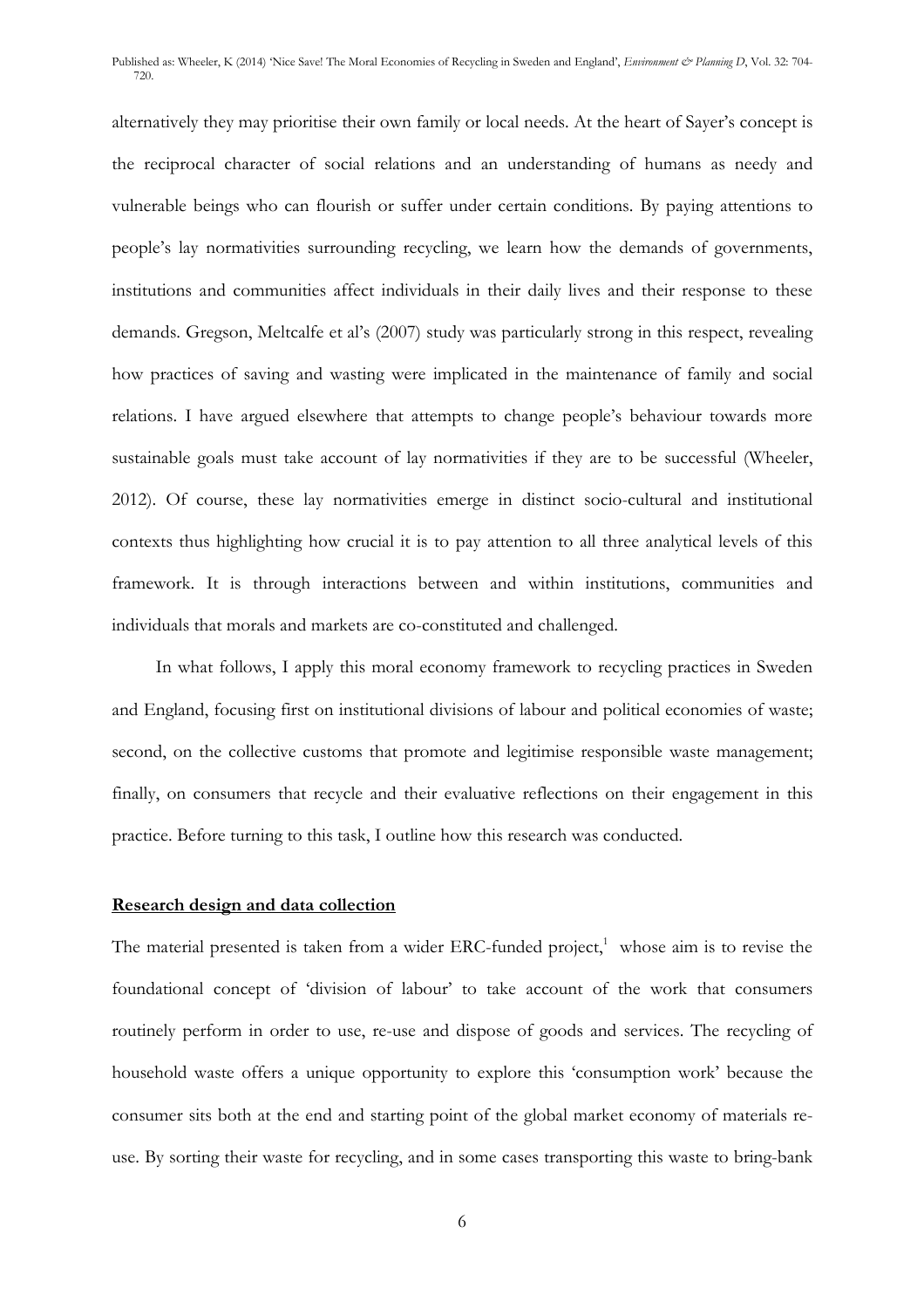sites, consumers exchange materials they have previously bought with a third party who then transforms them into commodities on the market.

A comparative approach brings into sharper focus the implications of the distinctive arrangements of work that consumers are expected and enabled to perform. Waste management practices differ substantially across the world, with countries in Asia and Africa relying upon the informal labour of 'waste pickers' to recover recyclable material, whilst countries in Europe and America utilise varying configurations of public and private modes of organised waste management provision (Davies 2008). England and Sweden were selected because of their different historical commitments to recycling, as well as the different expectations placed upon the consumer. In Sweden, interest in recycling dates back to the 1970s and consumers must separate their recyclable waste and transport it to bring-stations in a system which is common across the country. In England, by contrast, recycling is a relatively recent addition to the household's repertoire of domestic activities. Here consumers have to sort their recyclable waste which is then collected from their homes. Unlike Sweden, there is not one standard recycling practice but considerable variation between local authorities across England.

Importantly, for studying institutional variations in the moral economies of recycling, Sweden and England represent different welfare regimes (Esping-Andersen, 1990) with their public/private sector dominance respectively shaping the provision of waste management services. Esping-Andersen's thesis has been critiqued but the three ideal-types he identified continue to be employed when differentiating between political cultures (Ferragina and Seeleib-Kaiser, 2011). Sweden is described as a social democratic regime where the market is 'crowded out' and state policy is based upon principles of universalism and solidarity – 'all benefit; all are dependent; and all will presumably feel obliged to pay' (Esping-Andersen, 1990: 169). Although social democratic principles are arguably under threat from processes of marketisation, there remain high levels of generalised trust, low levels of inequality and a continuing role for the state in the provision of public services in Swedish society (Gärtner and Prado, 2012). England, on the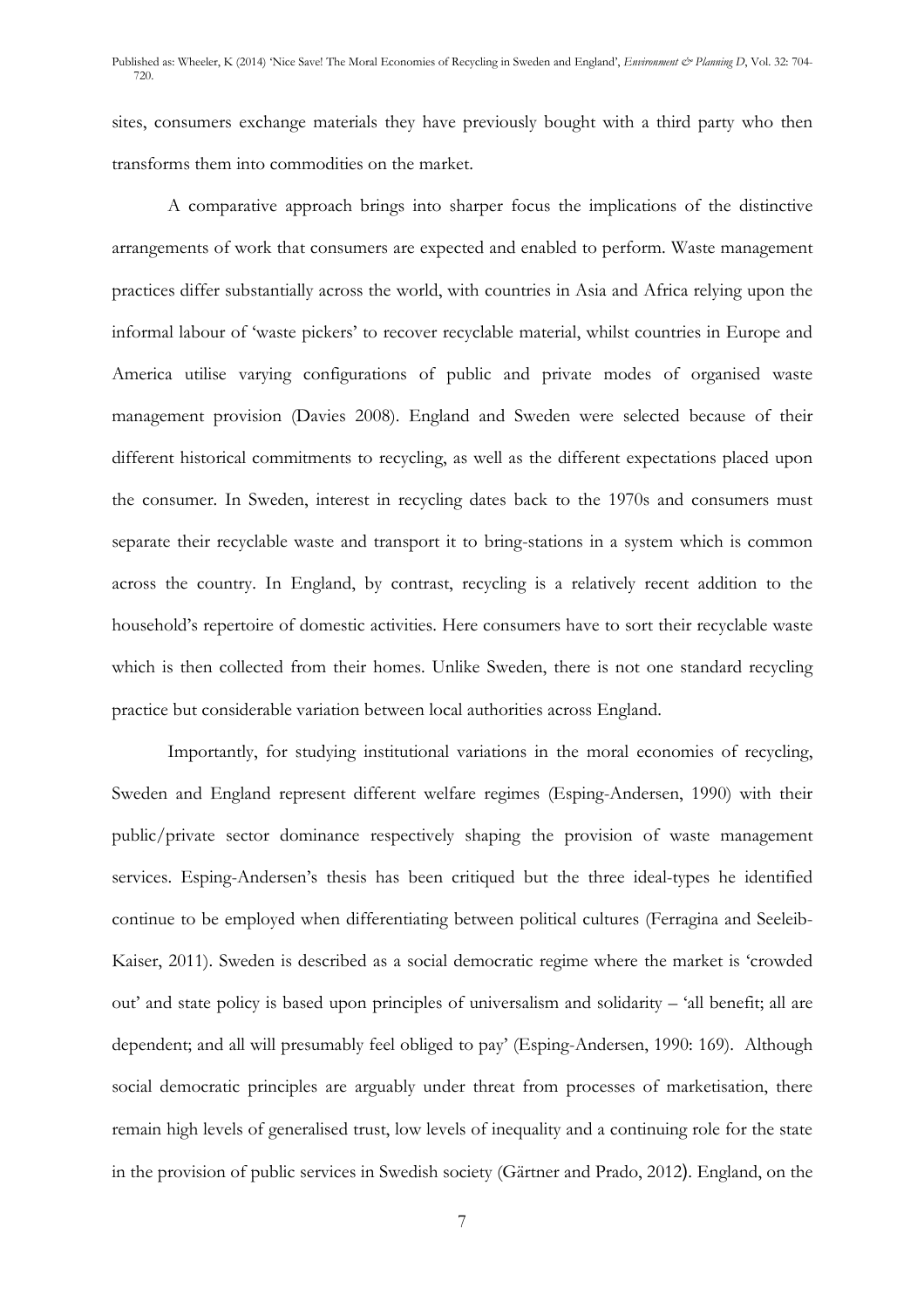other hand, is characterised as a liberal regime, in which citizens rely upon the market to maintain their standard of living with the state only stepping in when the market fails. This model is associated with high levels of social inequality and privatisation. As we shall we, waste management provision is shaped by these diverse regime types and the moral messages employed to encourage citizens to recycle reflect the roles of state and market within society.

Thirty qualitative interviews were conducted with recycling and waste experts in the two countries in 2011, including representatives from waste management companies and third sector organisations, policy makers, municipal officers and academics. Questions sought to elicit general understandings of the organisation of waste management, the role of the consumer within the system of provision, the contribution of the public and private sectors, the dominant methods of waste/recycling collection and the reliance on particular waste technologies. This primary research was complemented by documentary sources, in particular educational/promotional materials which sought to encourage consumers to recycle. Following the 'expert' interviews, a household study was undertaken in 2012 with thirty households in England,<sup>2</sup> to uncover how recycling is practically achieved on an everyday basis and consumers' reflections on their participation. Although a household study was not conducted in Sweden, I draw on two major qualitative studies when discussing the organisation and understandings of recycling by consumers in Sweden (Ewert, Henriksson et al 2009; Skill, 2008; Skill & Gyberg 2010).<sup>3</sup> The research design thus allows for the moral economy of recycling to be explored at both the institutional and individual level.

# **Sweden: Recycling for the environment**

# Institutional system of provision

In Sweden, the state plays a key role in overseeing and providing waste management services. As the first country to establish an environmental protection agency and pass comprehensive environmental protection legislation, Sweden is proud of its status as a world environmental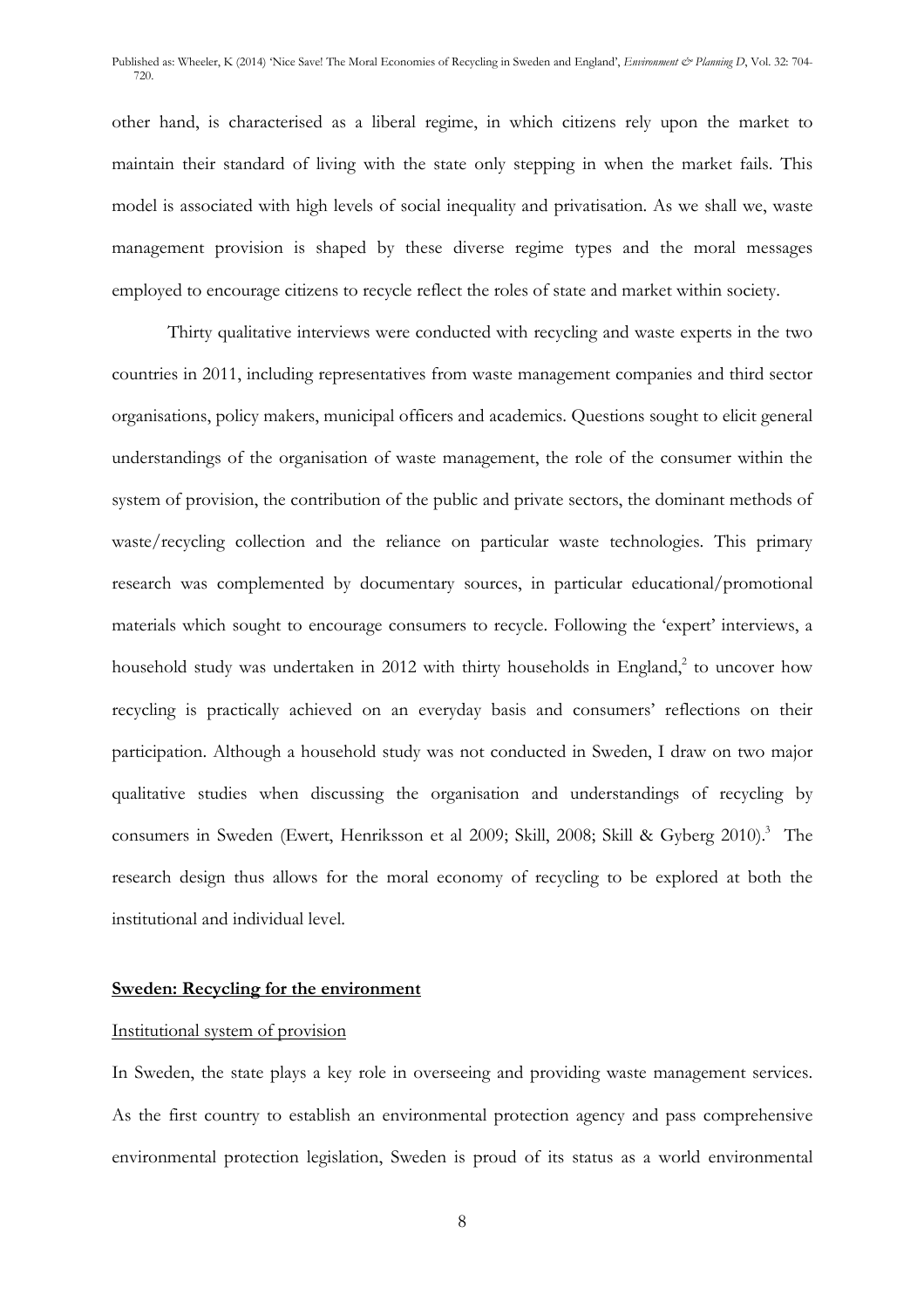leader and waste management policy and provision has been shaped by this environmental concern. The government showed an early interest in recycling, with the principle of producer responsibility introduced into policy in 1975 (although without any specific measures to realise this). A deposit scheme for returnable aluminium cans was established in 1984 because of fears about littering in nature. In a radical move (following their German counterparts), producer responsibility for packaging waste was introduced in 1992 and became law in 1994. This Government Bill (1992/93: 180) aimed to increase recycling by giving producers the 'legal, physical and economic responsibility for collecting and disposing of certain end-of-life products'. 5,800 unmanned recycling bring-stations were installed across Sweden and consumers were expected to bring their sorted packaging-waste to these stations. In the same year, the deposit system for drink's bottles was extended to include PET-bottles (managed by the not-for-profit organisation, Returpack). In 1999, fifteen environmental quality objectives were developed to guide environmental action at all levels of society and implemented within the Environmental code - an integrated piece of legislation to promote sustainable development that replaced the Environmental Protection Act. The environmental objectives impose targets to be met within a generation and progress towards them must be closely monitored by all levels of government, including those responsible for waste management.

What should be taken from this brief overview is the interventionist role that the state plays in ensuring waste management practices are environmentally sound. Rather than leaving waste management to market forces, the state steps in and embeds principles of care towards the environment. This is further secured through the public, not-for-profit basis under which waste management is organised in Sweden. The producer's system is managed by a not-for-profit organisation, Förpacknings-och Tidningsinsamlingen (FTI), which collects fees from producers of packaging in order to fund the collection and processing of materials deposited by consumers into the bring-stations. The material is always the property of the producers and is therefore not open on the market to be sold for a profit, thus minimising the drive for marketisation of these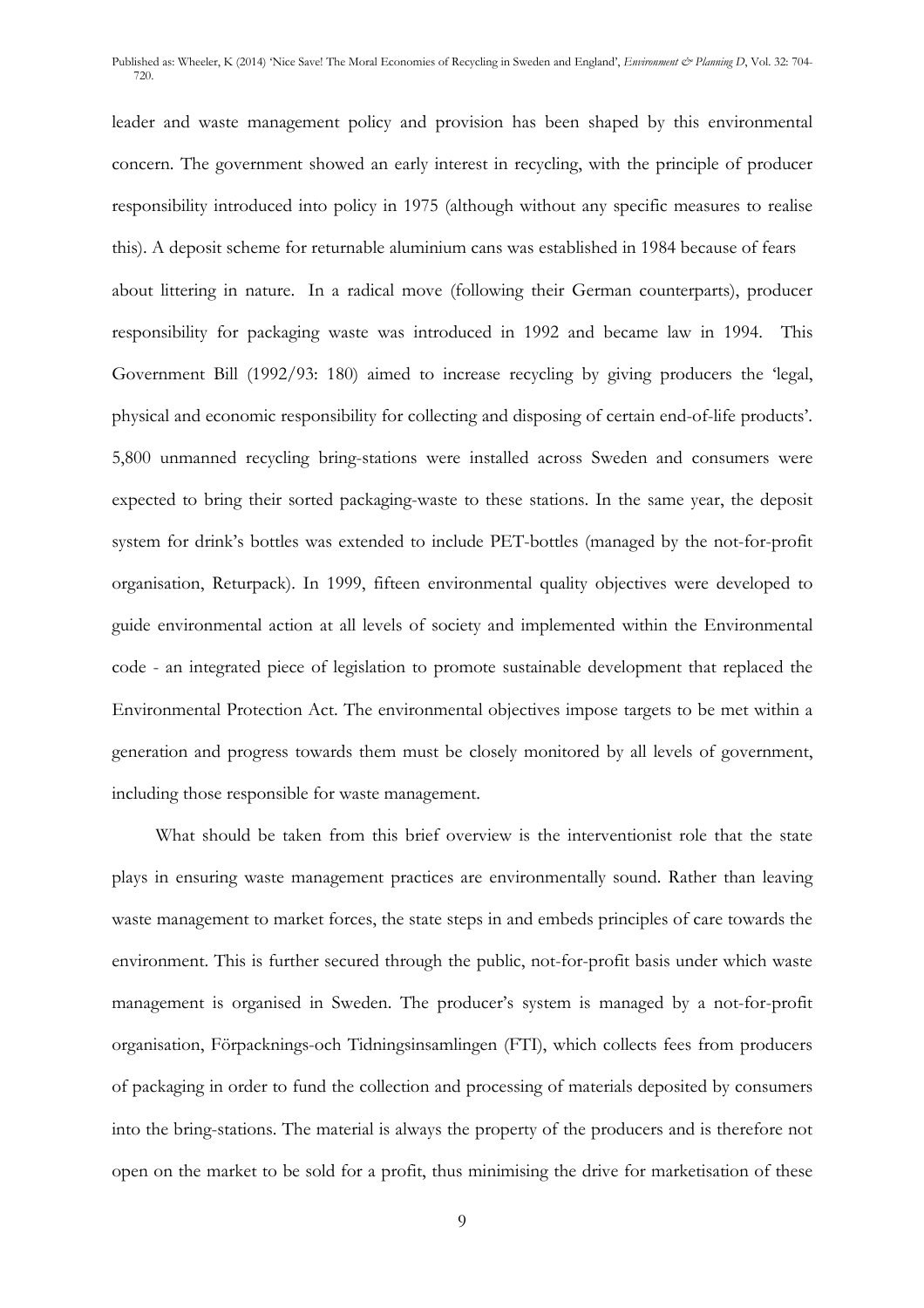materials and fostering principles of reciprocity within the processes of distribution and exchange. Waste that is not categorised as packaging – e.g. food waste, household waste and bulky waste – is the responsibility of Sweden's 290 municipalities. Each municipality decides how to organise their waste management activities but they must do so efficiently and appropriately for the environment, in line with the Environmental Code. Incineration is the dominant method of waste treatment and incineration plants are usually owned by collectives of municipalities that power district heating systems. Importantly, the private sector plays a limited role in waste management provision because of the way responsibility has been divided between municipalities and producers – their main role is to collect waste on behalf of municipalities/producers and they have little involvement in processing or marketisation of waste materials.

Therefore, the state (both national and local) plays the central role in shaping the moral economy of recycling, with the market always operating against the backdrop of established environmental concerns and legislation within the public and not-for-profit sector. Swedish national political culture is 'infiltrated by the concerns of environmentalists' so that 'society in general has become an environmental 'movement'' (Jamieson, Eyerman et al, 1990: 60). This sentiment is certainly reflected in the way that the local state encourages consumers to contribute to the system. For example, in 2008, the municipal association for waste management, *Avfall Sverige*, initiated a nationwide multi-media campaign to encourage households to dispose of their hazardous waste at the appropriate drop-off stations at municipal recycling centres. This campaign introduced the now famous tagline *'Sveriges största miljörörelse'* or 'Sweden's largest environmental movement' which has been used in subsequent municipal campaigns to promote recycling. As the editor of the *Avfall Sverige* newsletter, explains

The boastful tone of, 'Sweden's largest environmental movement,' gained much attention. It implied that all 12,000 professionals who work with Sweden's homes and businesses – together with the public – were together Sweden's largest environmental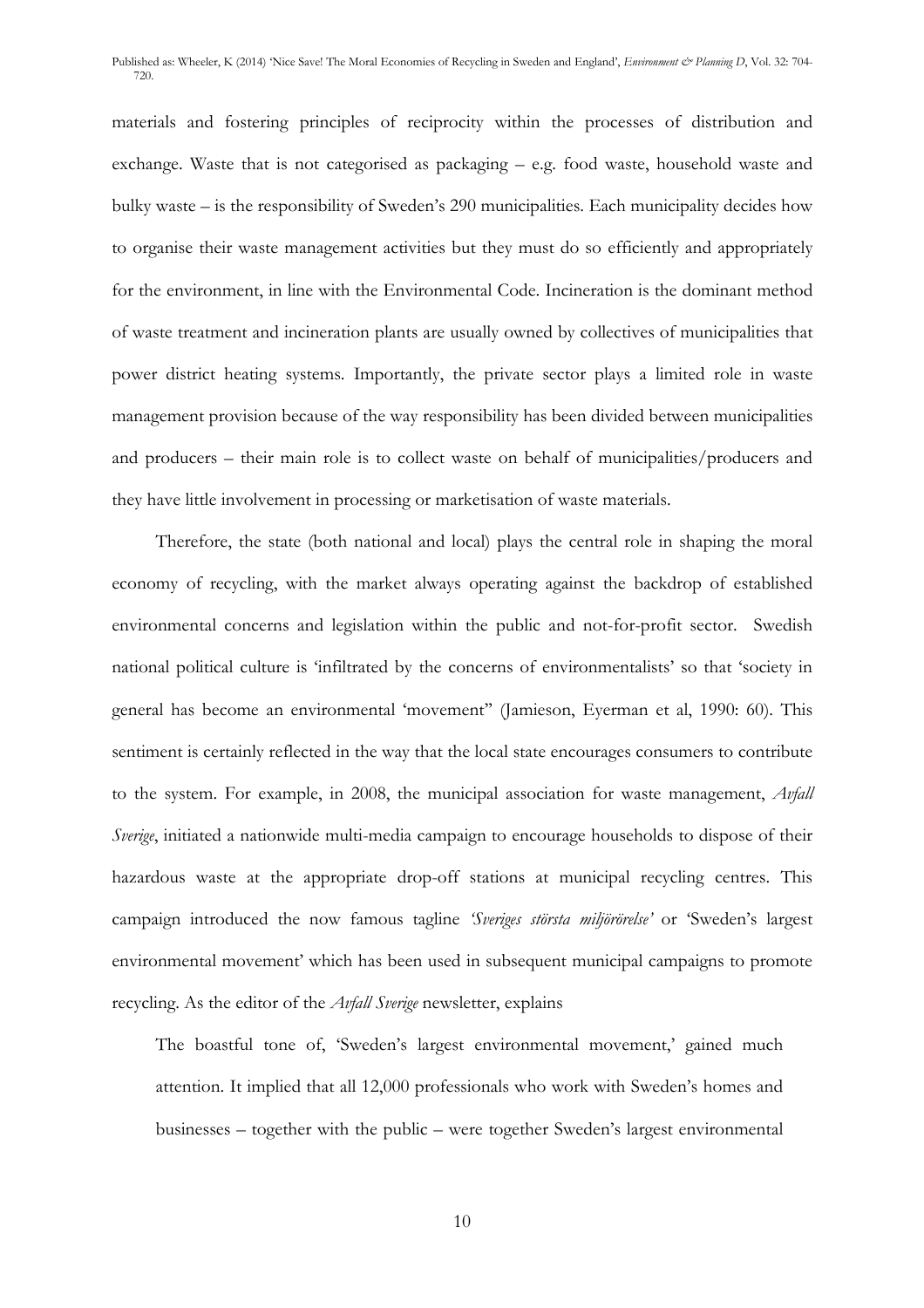movement; working alongside each other to perform one of the most important jobs

in Sweden. (Jönsson, 2008)

 Just as Swedish culture is embedded with the concerns of environmentalists, citizen-consumers were enrolled into the collective environmental movement by virtue of sorting their waste for recycling. All are called upon to contribute to this system and all benefit from its successful operation – in terms of a cleaner environment, and a cheap source of heat/energy from incineration plants. The existence of a single, national system of recycling (bring stations for packaging and incineration for general waste) enables a unified and consistent message to be delivered.

# Collective customs and the legitimacy of this moral economy

The Swedish system, which expects the household not only to sort but transport their waste to bring-banks, does ask a lot of the consumer and relies upon their acculturation into moral norms and duties of ecological citizenship. The experts interviewed agreed that caring for nature and the environment are sentiments that have a long tradition in Swedish heritage.

# **Do people find it difficult to recycle in Sweden?**

*No normally not. I would say they are very keen to do it [...] It's part of the awareness from the Swedish people I would say.* 

# **Where does that awareness come from?**

*It's a long-term idea, we are a big country with a small population living close to nature, interest in nature and interest to take care of your nature, and that has been at least since the beginning of the 20th Century, and more and more awareness from the 50s until now. And also the children with the schools out in nature and things like that are educated to take care of nature so that is something that has been built up during the years.* 

[Representative from Stockholm Municipality]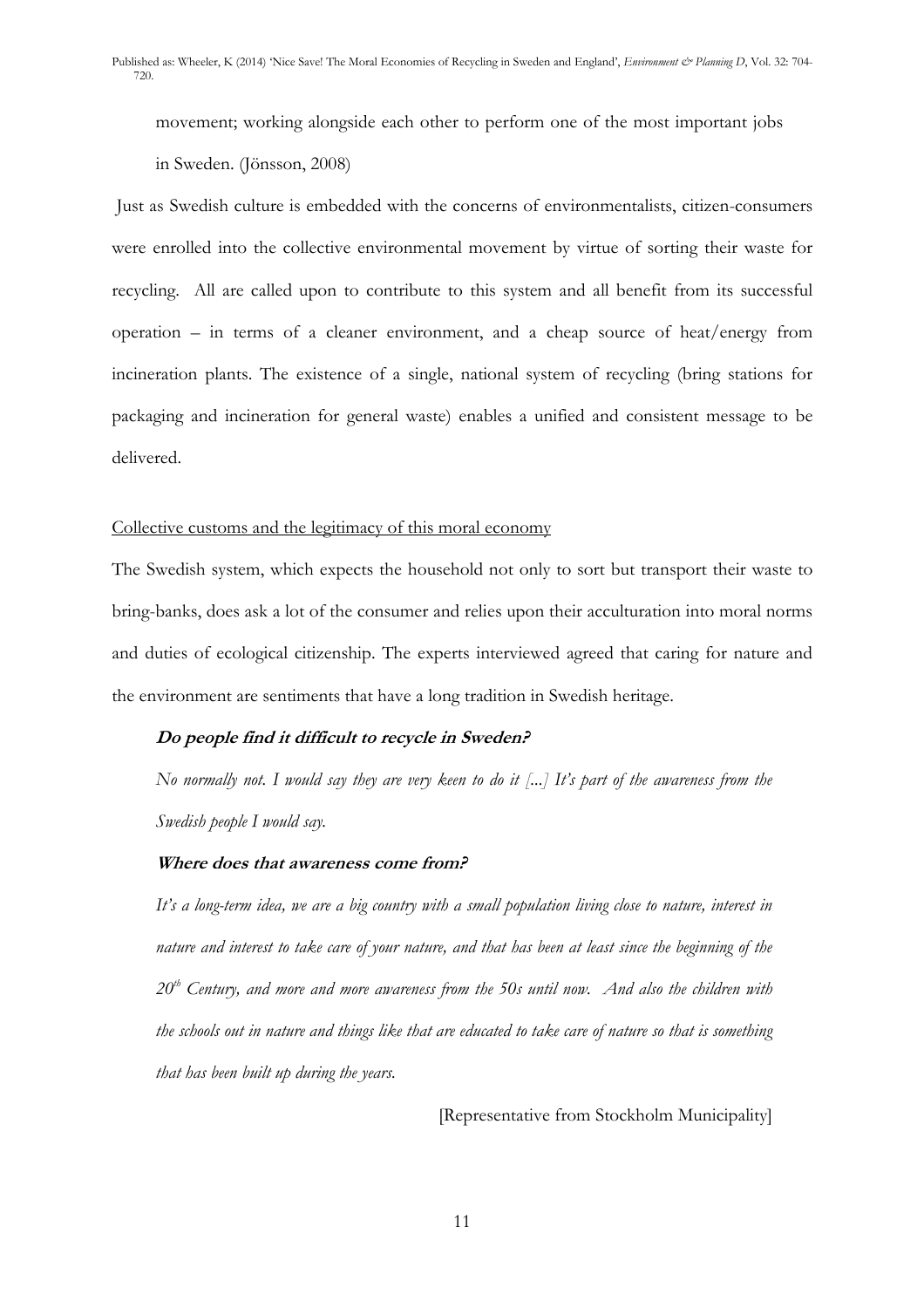Rather than nudging citizens to make the right choices (as in England), Sweden has invested in educating children to establish a shared sense of responsibility to look after nature and care for the environment. There are very few civil society organisations that promote recycling in Sweden but the exception is *Hall Sverige Rent* (HSR) (Keep Sweden Clean). This organisation was founded in 1983 by the Swedish Environmental Protection Agency and Returpack – although the campaign to 'Keep Sweden Clean' dates back to the 1960s and was launched by the Swedish Society for Nature Conservation (SSNC). One of HSR's key campaigns is the National Rubbish Picking Day, which has been running for many years and involves all sections of society (especially kindergartens and schools) in a 'demonstration' against litter. In 2013, 714,691 Swedes took part in the annual rubbish picking day (HSR, 2013) and many of the experts interviewed highlighted this campaign as key for promoting a responsible attitude to waste management amongst young people/society. This national event generates a sense of collective duty of care for nature, reflecting established ideas of the relations between humans and the environment in Sweden. Anyone in Sweden has the 'right of public access' (*Allemansrätten)* to nature as long as they preserve it and do not destroy it.

It is striking that there are so few social movement organisations promoting recycling in Sweden – neither the SSNC nor Friends of the Earth Sweden run campaigns on recycling, suggesting that citizens do not object to current practices nor join together to challenge or criticise the state. Nordic civil society organisations tend to act as 'accepted partners of neocorporatist arrangements instead of being engaged in pluralistic pressure politics and lobbying activities' (Wijkström and Zimmer, 2011: 11). As a social democratic state, there are high levels of trust in the recycling system and a feeling that the municipality is acting in the best interest of its citizens. In her qualitative study with Swedish households, Skill highlights these high levels of trust in 'responsible authorities' to take care of environmental problems (Skill, 2008: 167). Incineration is a case in point; in Sweden, incineration is understood as a form of recycling because it returns to consumers in the form of heat and electricity (Avfall Sverige, 2011).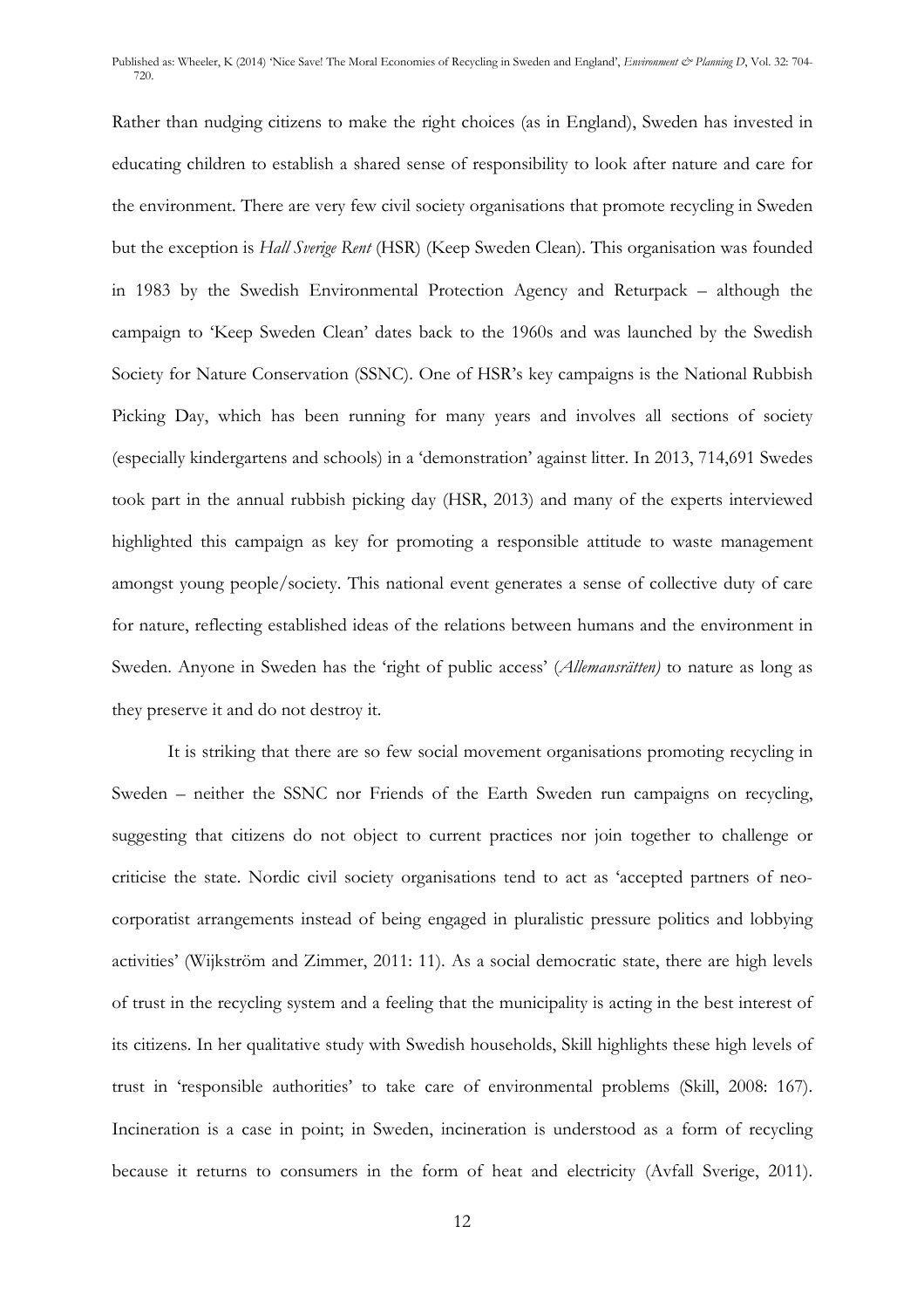Although other countries have established environmental lobbies against incineration technologies, in Sweden these lobbies are not present because there is trust in the state to act in an environmentally responsible way. Indeed, in 1985, concerns were raised about the environmental impact of incineration and the state issued a temporary moratorium on new plants until the environmental impact caused by these facilities was reduced. Swedish citizens trust the municipality to behave responsibly and, therefore, incineration is not problematic.

**Ärnst:** *It is like Ärla says, they burn the waste in Ljungby, and it turns into energy.*

**Ärla:** *Yes they make energy out of it in Ljungby.*

**Ärnst:** *In that sense I don't think it is a problem at all.*

**Ärla:** *No, we think about it so that it doesn't become a problem.* 

(Ärla and Ärnst, pensioners in their 70s, cited in Skill, 2008: 167-8) These high levels of trust, along with efforts to encourage children to respect the environment and existing rights of public access to nature, together help to secure the willing participation of citizens in the moral economy of recycling.

# Lay normativities and the moral economy of recycling

This final layer of the moral economy framework seeks to uncover consumer's everyday reasoning for engaging (or not) in recycling activities. In Skill's (2008) study of environmental practices, recycling was the most common sustainable action that households regularly performed. The experts interviewed agreed that people feel a duty to recycle for the environment. This sentiment is captured by Wiktoria (a mature student) when she describes her reasons for recycling.

*It feels like I'm contributing by pulling my straw to the ant hill and helping the environment.* 

# (cited in Skill, 2008: 238)

Wiktoria likens her trips to the recycling stations to the efforts of thousands of ants making the same journey to achieve a common goal. There is a sense of a collective duty amongst Swedish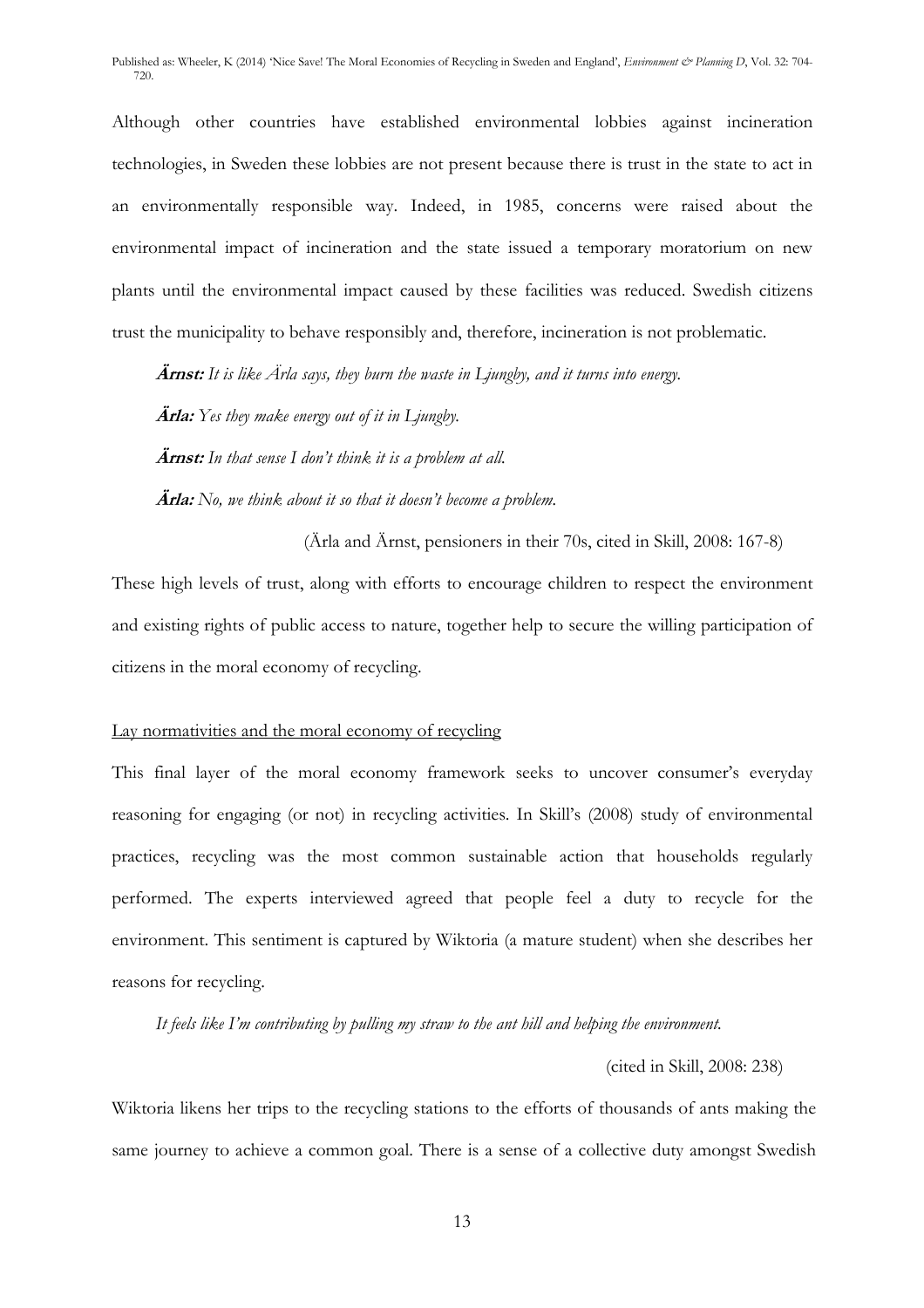citizens to recycle for the environment's sake. Similarly, one of the respondents in Ewert, Henriksson et al's (2009:44) research explained their reason for participating as being environmentally-motivated

*You feel that you are in this ecocycle helping to improve the environment and care for the environment,* 

*so you feel more motivated to do it* 

Part of this environmental morality encompasses the idea of resource stewardship and the protection of the environment for future generations. When asked why they thought recycling was important, many referred to their own children and grandchildren and the need to protect the environment for them (Skill and Gyberg, 2010). The moral economy of recycling can be linked to wider notions of environmental citizenship, as well as being embedded within relations of familial care. Indeed, this framing of the moral economy has been utilised by the not-forprofit agency responsible for collecting packaging materials – a change in the sorting requirements for mixed plastics led the FTI to launch a print-advertising campaign that depicted the Olympic high-jump medallist, Stefan Holm, with a small child on his back. The text read

*'Recycle your Plastic Packaging. I do – for the children and the future'* (Stefan Holm)

Sweden is a world leader in recycling and we will get even better. Now all soft plastic packaging is recyclable. Think that one kilogram of recycled plastic packaging reduces carbon emissions by two kilos! So don't throw your plastic into the trash, recycle for the environment and our children's sake. (FTI, 2008)

Morals surrounding the environment and the protection of one's family are together constituted within the everyday practices of consumers and the institutional framing of this sustainable action.

Whilst consumers understand recycling as a positive environmental action, there are inevitably some who question the benefits of their efforts because of the way the system is organised. Consumers must transport the material to bring-stations often by car, thus causing them to reflect upon the environmental gains of recycling.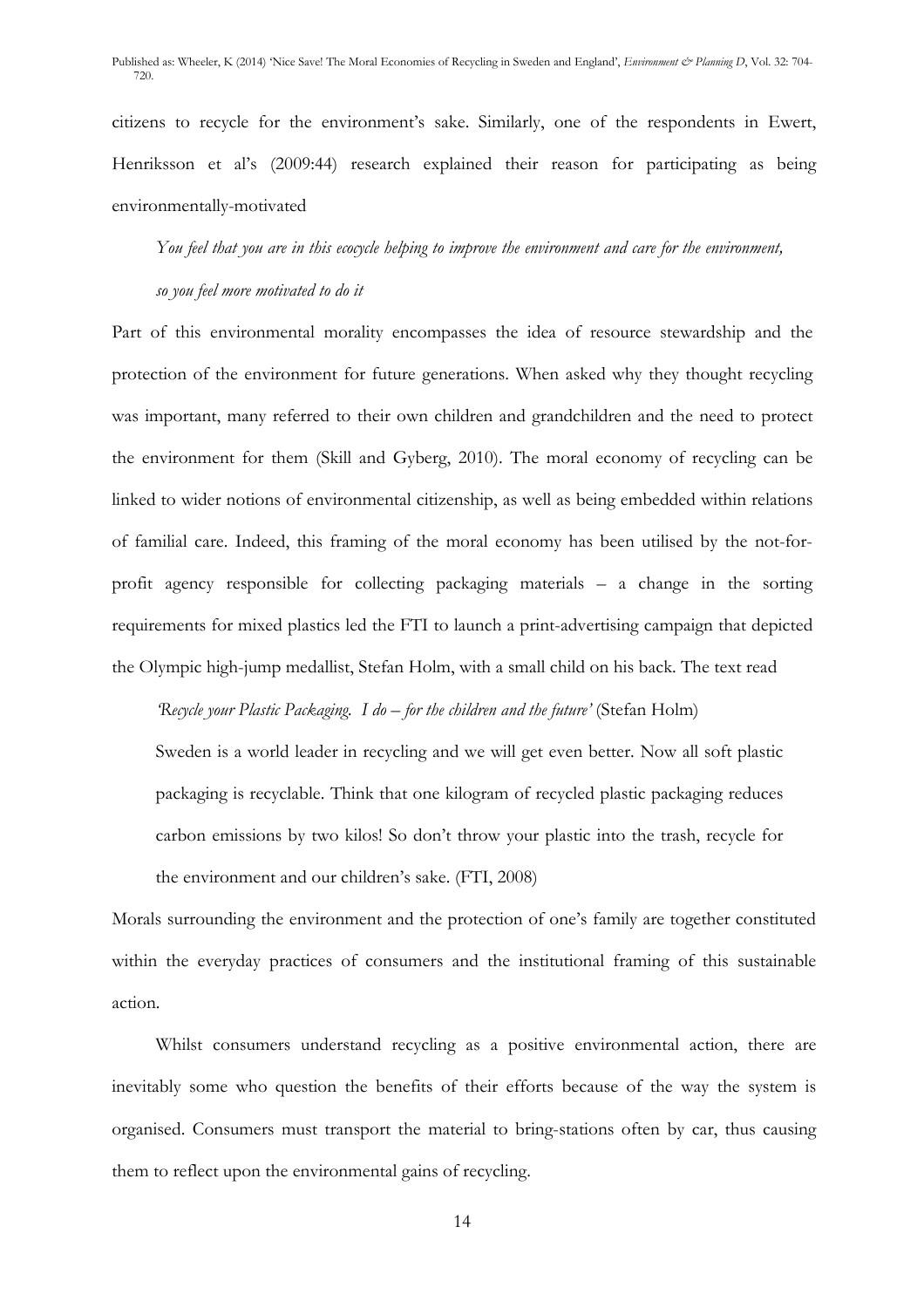*We were looking and now I have found one [recycling station] on the way to work, which I pass anyway. Because, if you have to make an extra trip with the car, you lose what you have gained. [laughs] And then it is not that environmentally friendly anymore. Then you might just as well throw it in the regular waste.* 

(Zoran, 36-years, Printmaker, cited in Skill, 2008: 183)

Washing cans with warm water was another common challenge and norms of cleanliness and the desire to keep one's house tidy whilst storing materials often overrode environmental concerns; as Regina (41-year old Administrator) asks 'who wants to keep containers at home that are not thoroughly cleaned?' (ibid: 184). Different values collide when consumers decide whether it make sense to recycle or not.

Importantly, the alternative to recycling materials is to treat them as regular or burnable waste and this is not viewed as problematic. A respondent in Ewert, Henriksson et al's study (2009: 29) describes the process of washing a yoghurt pot and decides it is just as efficient to put this out for incineration as to make the effort to recycle it as material

*It does not happen often but sometimes when you are in a hurry you do not have time [...] I throw it in the residual waste. It's not that bad.* 

Having said this, Sweden has high material recycling rates so the majority of people are using the recycling stations.

Interestingly, those who throw their recyclable materials into the regular waste are not stigmatized as the 'irresponsible other' (Skill and Gyberg, 2010). It is those who 'free ride the system out of economic interest, who littered and left recyclable goods at other places than at the designed depots' who are thought of as morally irresponsible (ibid: 1874-5). Undermining the collective spirit of participation by leaving their garbage in public spaces (so as not to have to pay the weight or volume-based fees to dispose of them properly) and damaging the natural environment for others, makes people the target of moral judgement. Immigrants and those not brought up in Sweden are often characterised as the 'irresponsible other', revealing how moral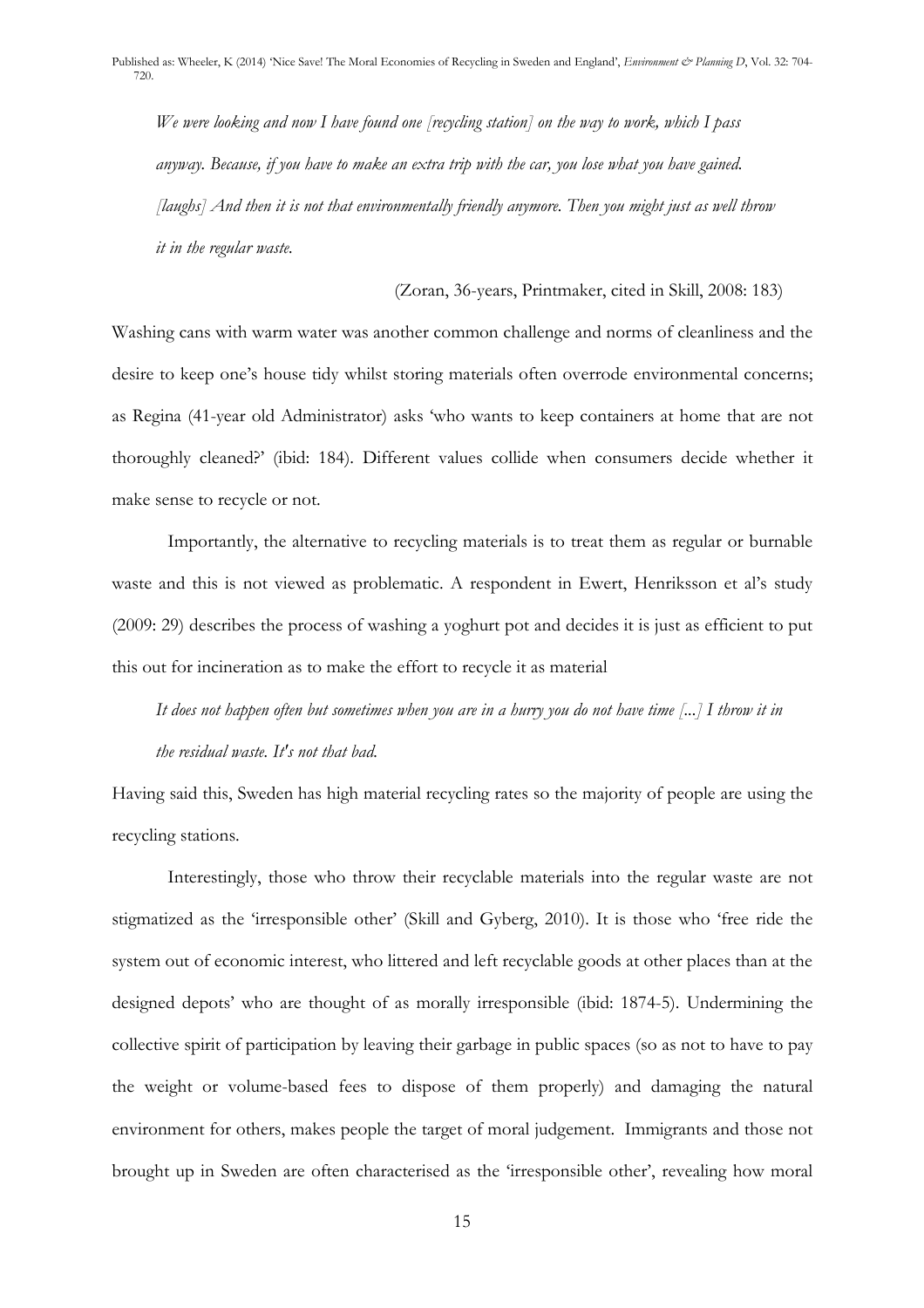boundary drawing reflects existing socio-economic and cultural boundaries (Sayer, 2005). Swedes are proud of their identity as world-leaders in environmental issues and it is this identity that the irresponsible other is judged against.

#### **England: Recycling to save public money**

#### Institutional system of provision

Waste management in England varies greatly between and even within local authority areas making the identification of a coherent moral economy of recycling more difficult than in Sweden. As a neo-liberal regime, the market plays an important role in the delivery of key public services in England and waste management is no exception. Local authorities (or municipalities) have responsibility for organising waste management within their locality but they increasingly procure private companies to provide these services for them. Landfill, or controlled tipping, has been the dominant method of disposal since the Second World War, being a relatively cheap and safe method of disposal, owing to ready-availability of suitable clay sites. Successive governments have been reluctant to invest in alternatives and have not proactively intervened to protect the environment offering a stark contrast to Sweden. The government has been described as 'environmentally lethargic' and 'slow to recognize and understand the environment as a distinct policy area' (McCormick, 1991: 9).

Interest in recycling and the impetus to search for alternatives to landfill have emerged as a response to external pressures from the EU and campaigning groups. Legislation from the EU in the 1980s led to the establishment of the first government target for recycling; 25 per cent of household waste by 2000 (a target the country failed to meet) (Waste Online, 2004). But the legislation that had the most impact was the EU Landfill Directive (1999). This tightened the regulations on the tipping of biodegradable waste and contributed to making landfill an everincreasing burden on local authority budgets; the Landfill Tax currently stands at  $\frac{172}{t}$  tonne in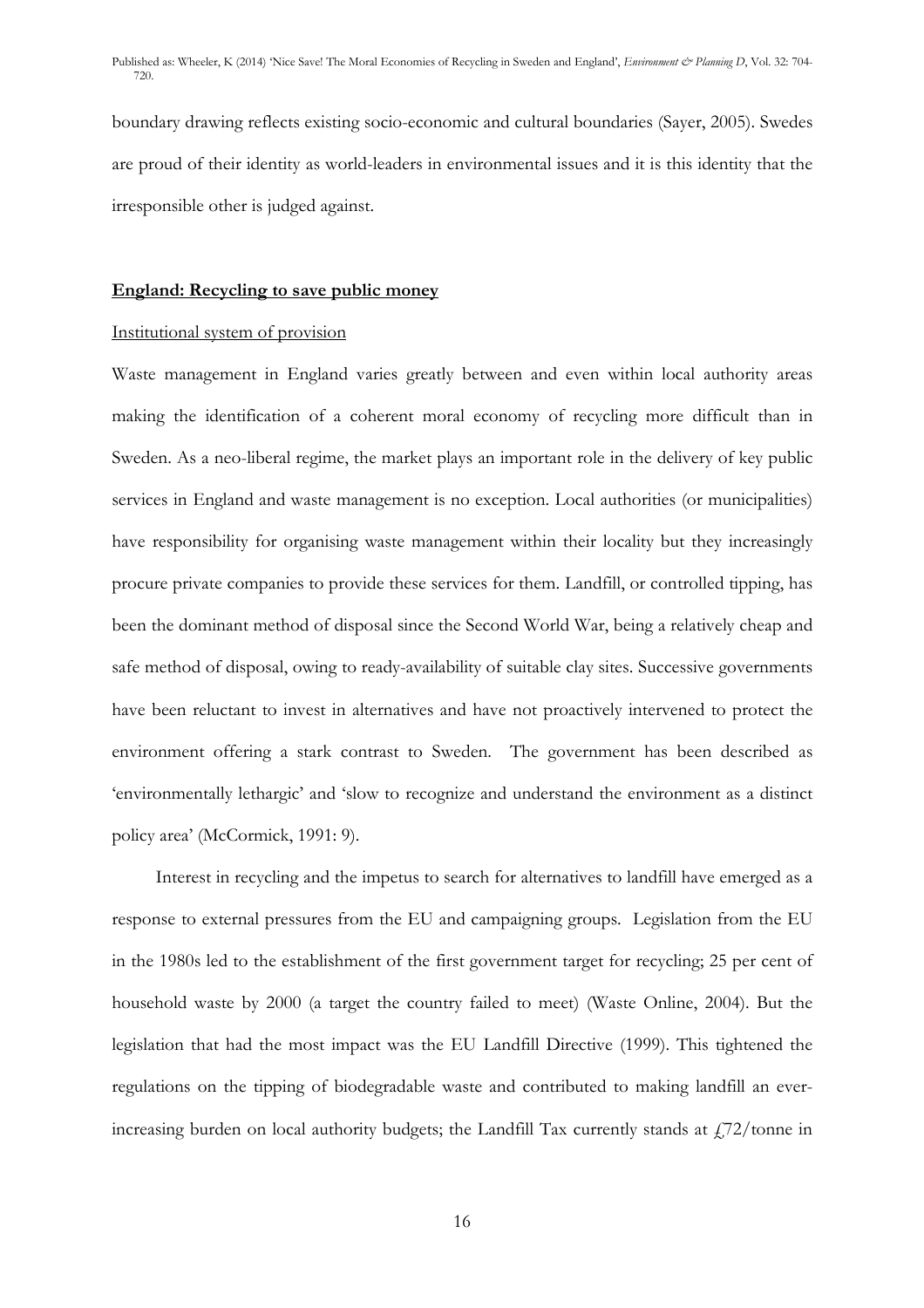2013 and is set to rise to  $\frac{2014}{80}$  / tonne by 2014. The experts interviewed agreed that the Landfill Tax has been the key driver of recycling in England:

*Recycling has actually grown from a peripheral activity to a core activity in that now the best part of half the waste stream is going through some sort of recycling process. Probably a key driver in that is the landfill tax which is pushing many of those who are running the tip and haul, when you take waste and shove it into a landfill, they are now realising that they can't continue to do that because the cost of taking it to landfill is more expensive than doing something else with it, whether it's just running it through a picking belt and then sending it off to landfill, because diversion is worth it.*

[Independent UK Waste Expert]

The drive to reduce reliance on landfill has been motivated by environmental values (albeit externally imposed) but at the same time, it saves local authorities money. This has been made possible because responsibility for recycling does not lie with the producers of packaging. Unlike Sweden, the state does not intervene in the market to impose regulations on producers so collected recyclable material is open on the market to be sold for a profit. Private waste management companies sell the materials they collect, and local authorities may take a share of these profits or will have lower costs to pay relative to landfill.

Whilst recycling has traditionally been promoted as an environment action – and existing research certainly has understood it in this way (Barr & Glig, 2006) – major austerity cuts to public services have provided the conditions for the emergence of a new moral economy of recycling. There has been a noticeable shift in the narratives of waste policy; in 2007, the key aim of the Waste Strategy was to move towards 'One Planet Living' (DEFRA 2007), whereas in 2011, the emphasis was placed on not 'increasing costs at a time when we are facing real challenges in reducing the deficit' (DEFRA, 2011: 2). In the context of austerity, it is the need to reduce the deficit and stimulate a 'green economy' that is shaping waste management policies. What once was justified according to environmental principles is now being challenged because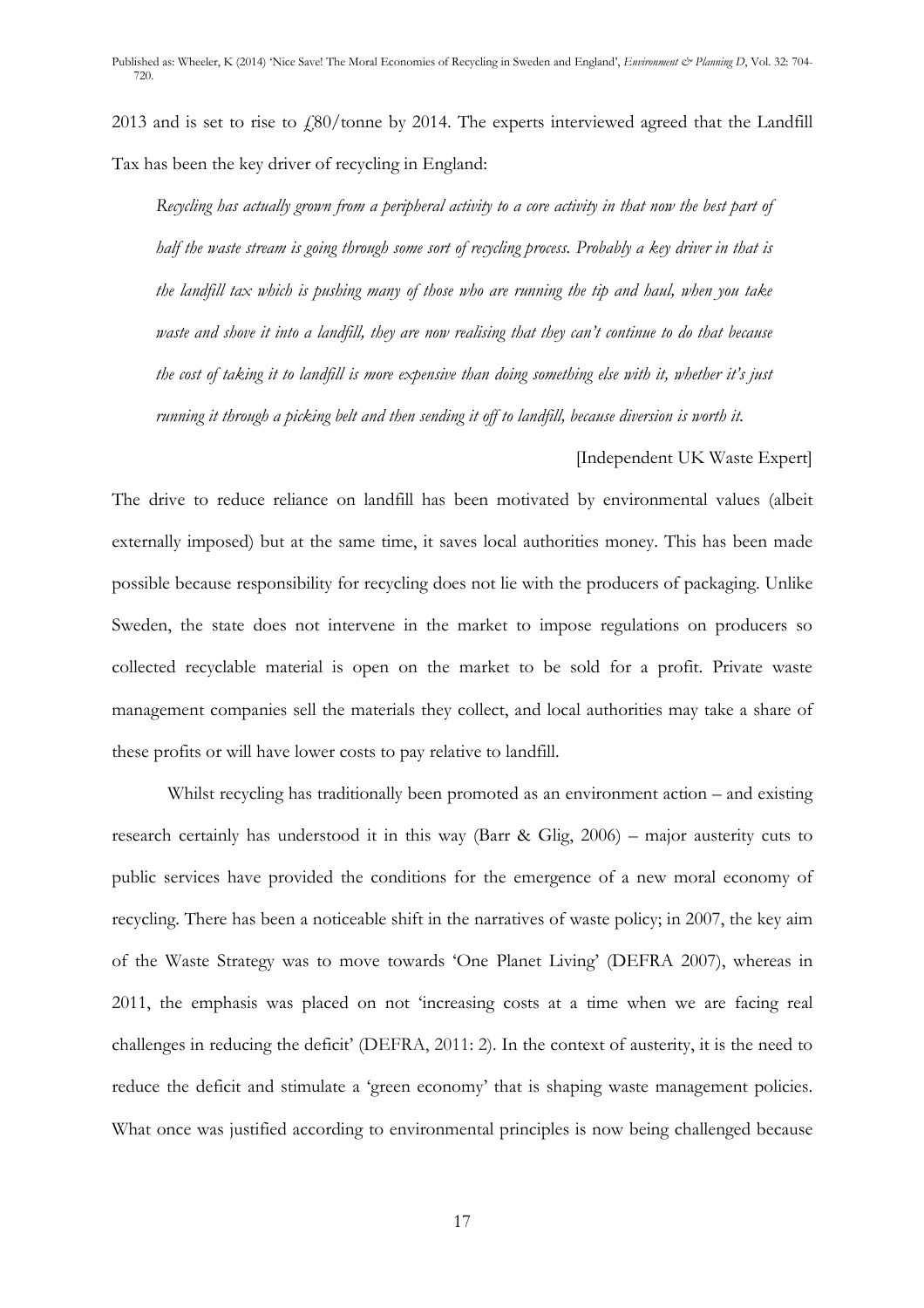of economic pressures, as a representative from the leading private management company, Veolia, confirmed.

*What's focusing the mind now is the austerity measures with the Councils. You know, at one time, it was a case of, 'Yes, we can recycle anything, and we'll just keep throwing trucks at it. We'll just keep doing that. It doesn't matter if it doesn't make economical sense'. But how far do you go before that balance between the economics and the environment can balance up to something that's tangible?* 

*Where's that line?* 

The capacity of recycling to save public money is evident if we look at the political economy of waste management - with private sector dominance, costs of landfill disposal and the potential of recyclable materials to generate income for waste management companies/local authorities. This political economy of waste is beginning to influence how citizens are encouraged to recycle their waste.

In 2011, the Recycle for London communications programme (led by the Greater London Authority) launched a new campaign, called 'Nice Save!', making the connection between recycling and economic benefits explicit.

Last year Londoners saved  $f$ , 30 million by recycling. If everyone in London recycled everything they can, we would save  $f(60 \text{ million next year})$  (Recycle for London, 2012)

The 'Nice Save!' campaign informed residents how much they saved their local authority by recycling their waste (calculated on the basis of savings relative to landfill or incineration disposal). In the same year, the borough of Islington made recycling compulsory.

#### **Why is Islington making recycling compulsory?**

Islington is home to a lot of people on low incomes and is the London borough hardest hit by cuts from central government. To protect your services, we need to save money wherever we can. One way of doing this is by recycling.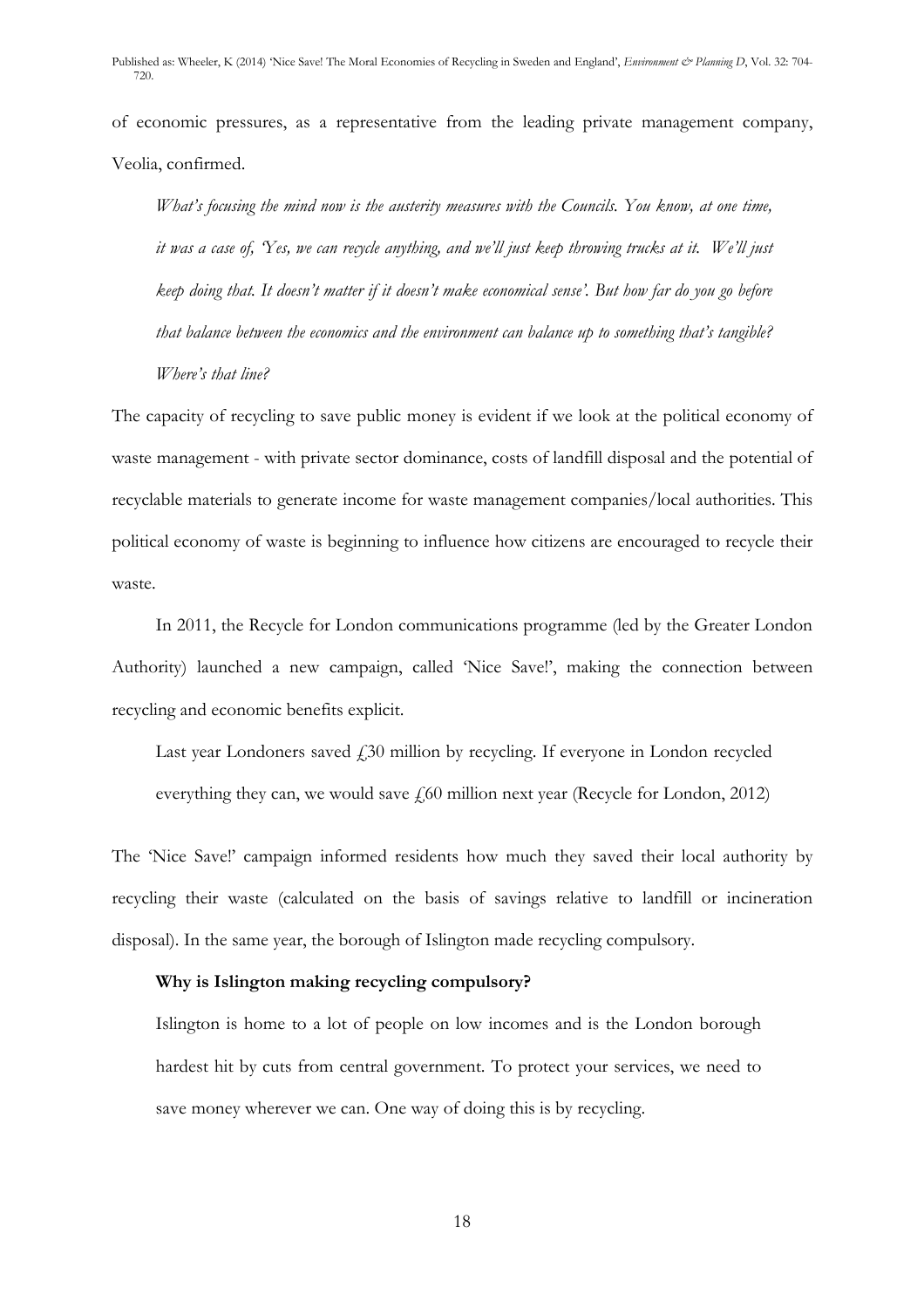It costs  $\frac{180}{15}$  for every tonne of rubbish you throw out – but just  $\frac{1}{15}$  for every tonne of recycling. The cost of throwing rubbish away is also going to increase far more steeply in the future than the cost of recycling.

This is your money! Recycling more means the money saved can be spent on important Islington services rather than on throwing away rubbish.

(Islington Council Website, 2011)

Encouraging consumers to participate in this very different articulation of the moral economy of recycling, appeals to the collectivism inspired by the welfare state and can only be understood in the context of the institutional system of provision for waste management. Because of variations in recycling systems within England, not all local authorities communicate this message and environmental messages continue to be prevalent. However, this emerging moral message looks set to continue because of the way recycling is promoted by the third sector and how recycling is understood by consumers themselves.

# Collective customs and the legitimacy of this moral economy

Unlike Sweden, third sector and environmental organisations have been very active in the promotion of recycling in England, revealing how organisations other than the state act to embed principles of environmental morality within political decision-making processes. Friends of the Earth (FoE) consistently comments upon and challenges government policies on waste. They were instrumental in the development of the Waste and Recycling Act 2002, which introduced kerbside collection, making it easy for consumers to recycle from home. At the local level, grassroots environmental networks have also organized protests against to building of incineration plants (a disposal solution pursued as an alternative to landfilling), believing them to be damaging to the environment and human health and thus asserting their communal right to protect the area in which they live. These collective ideas about protecting the local environment form the backdrop against which institutional systems of waste management provision develop.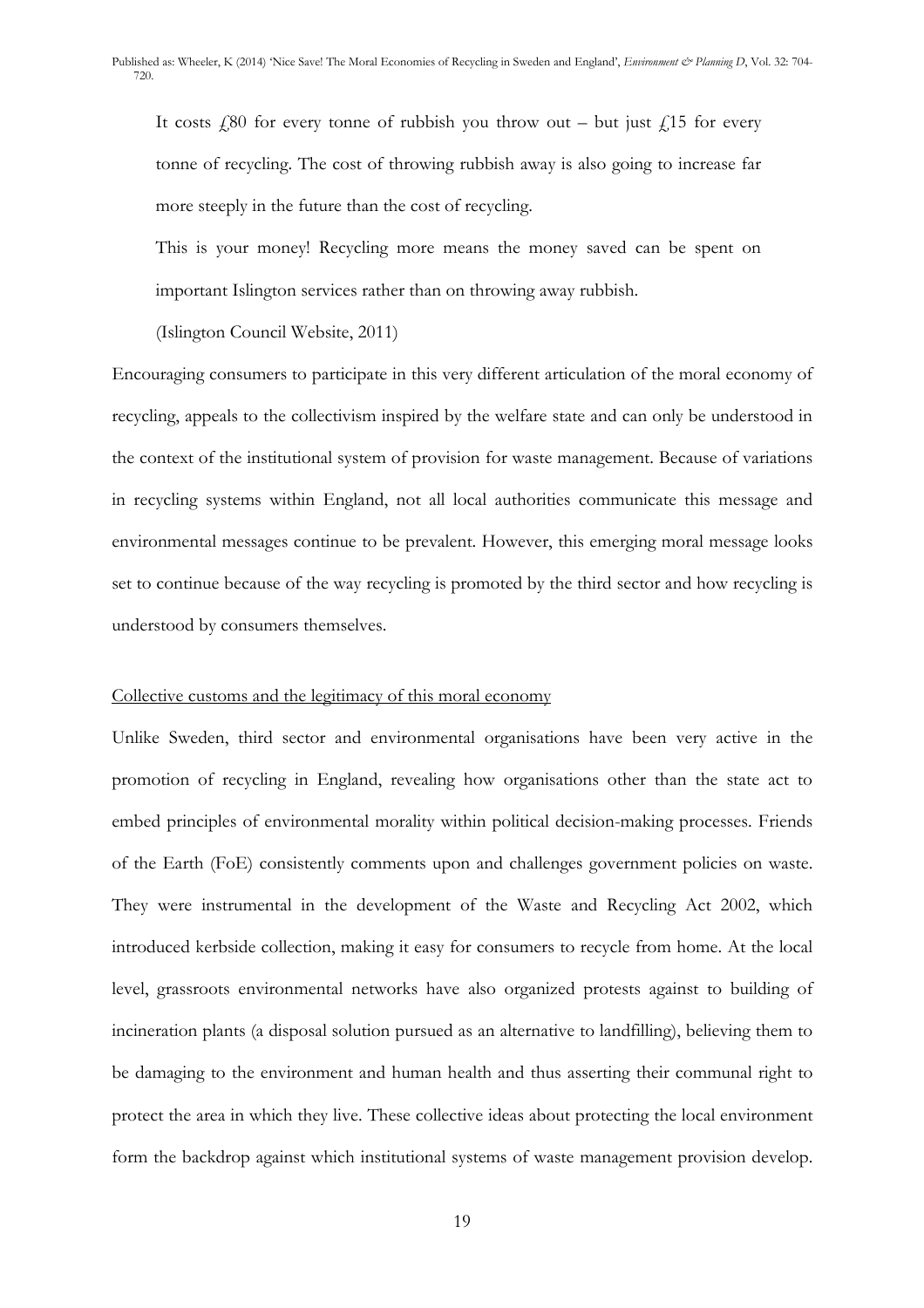Some incineration plants are successfully thwarted by local protesters, whilst others proceed. It is in this battleground that institutional moral economies of waste management are legitimized or challenged because unlike Sweden, citizens do not always trust the state to act in their best interests.

Most consumers do not get involved in local protests, however, and their participation in the moral economy of recycling is secured through the use of fines and incentives, alongside investments into recycling infrastructure (e.g. providing households with receptacles for recyclable waste). British policy has drawn extensively on the science of behavioural change in recent years, acknowledging that rational models of human behaviour cannot account for the socio-cultural contexts in which decisions about actions are taken. Citizens are 'nudged' into making the 'right' decision through changes to 'choice architectures' so that recycling becomes the easy option (Whitehead, Jones et al, 2011). We see some elements of this soft or liberal paternalism in the reduction of weekly rubbish collections, making recycling the default position for households wanting to get rid of waste stored within their homes. These infrastructural changes occur alongside more traditional models of behavioural change, e.g. fines for those who do not participate and rewards for those who do (such as RecycleBank in Windsor where consumers receive points to be spent in local stores depending on how much they recycle). At the level of collective customs, these infrastructural policies have sparked resistance and public debate. Eric Pickles, Secretary of State for Communities and Local Government, made the headlines in 2010 when he demanded that weekly rubbish collection be re-instated. He famously commented that:

*It's a basic right for every English man and woman to be able to put the remnants of their chicken tikka masala in their bin without having to wait a fortnight for it to be collected.* 

# (cited in Platell & Pierce, 2010)

This generated much debate about what consumers' rights and responsibilities are when handling their waste in national media and amongst third sector organisations. A campaign for weekly rubbish collections stated that weekly rubbish collections are damaging to public health because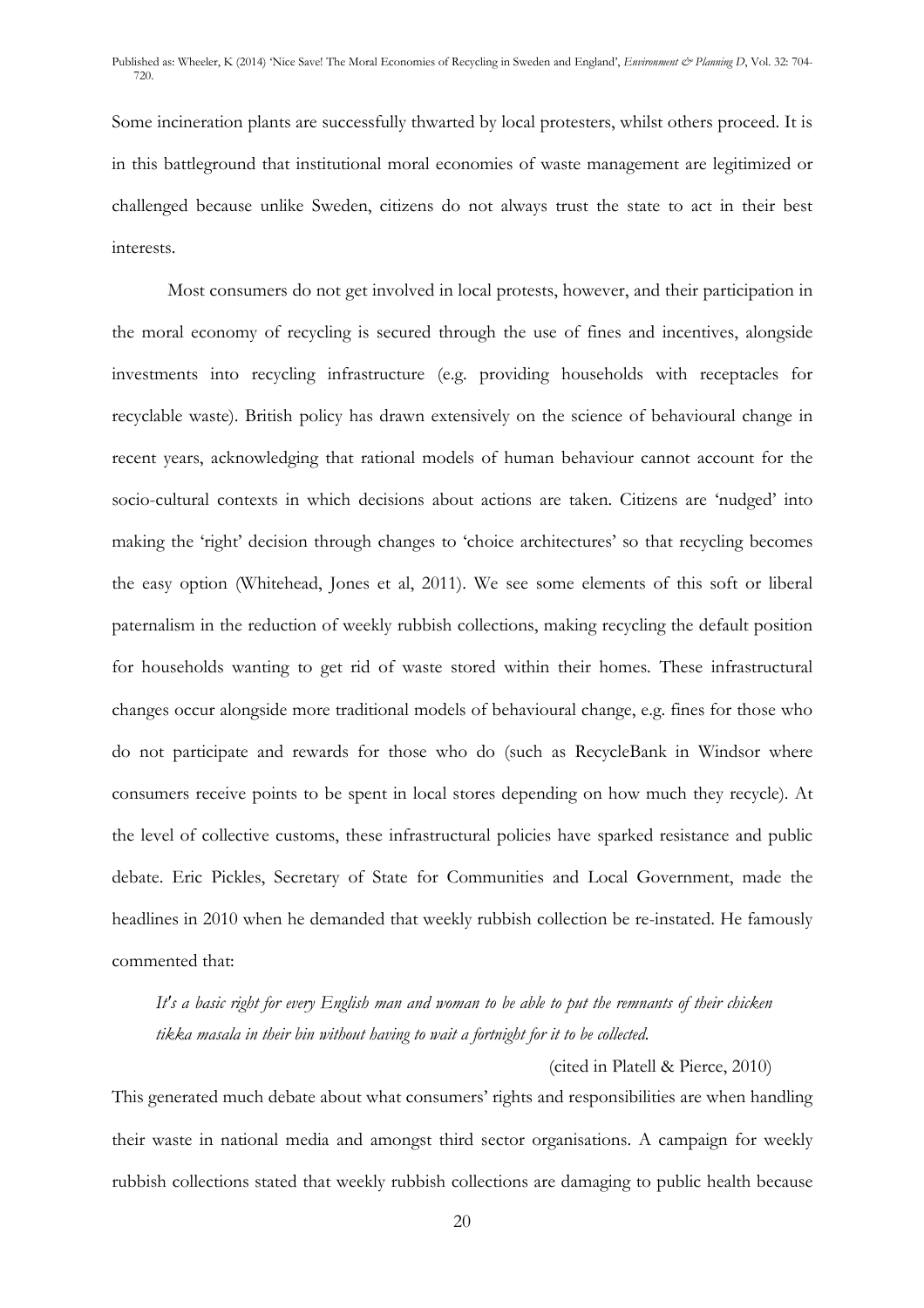they cause 'offensive odours', encourage pests, and will lead to a '21<sup>st</sup> century plague' (CWWC, 2011). Interestingly, Waste Watch (a think-tank) and FoE defended the moral economy of recycling by drawing on the economic value of recycling for the taxpayer rather than its environmental benefits. Waste Watch asks:

 *Would anyone really put a weekly collection of waste above ensuring our fellow neighbours receive the care they need if they suffer from a disability or that the elderly receive support to heat their home in the winter?* 

#### (Burns, 2012)

In this way, we see how the political economy of waste in the context of austerity was articulated (even by environmental movements) to legitimize changes to the collection infrastructure and challenge those who proclaimed they had a 'right to throw'. However, the success of these policies and appeals to the citizen-consumer to handle their waste responsibly rely on the lay normativities of those participating in the system.

#### Lay normativities and the moral economy of recycling

When we turn to consumers' everyday practices, we learn that most people do recycle at least some of their waste and the reasons they provide for doing so range from a desire not to waste valuable resources, to environmental morality, to feelings of compulsion (either because of fines or fortnightly collections). In our household study, the threat of being fined was frequently mentioned; for example, Gemma (aged 30, works as a receptionist) described how she was told to start recycling or face a  $f(20)$  fine. Consequently,

# *We generally do it cos we're told to do it, if there was never any laws and we wasn't told any of this, everything would probably go in one bin.*

Unlike Sweden, where most cited the environment as their key motivation for recycling, the most common response to the question 'why do you recycle' from consumers in England was, 'because we have too'. However, this feeling of compulsion was often tempered by a belief that their actions were also benefitting the environment in some way. In particular, most consumers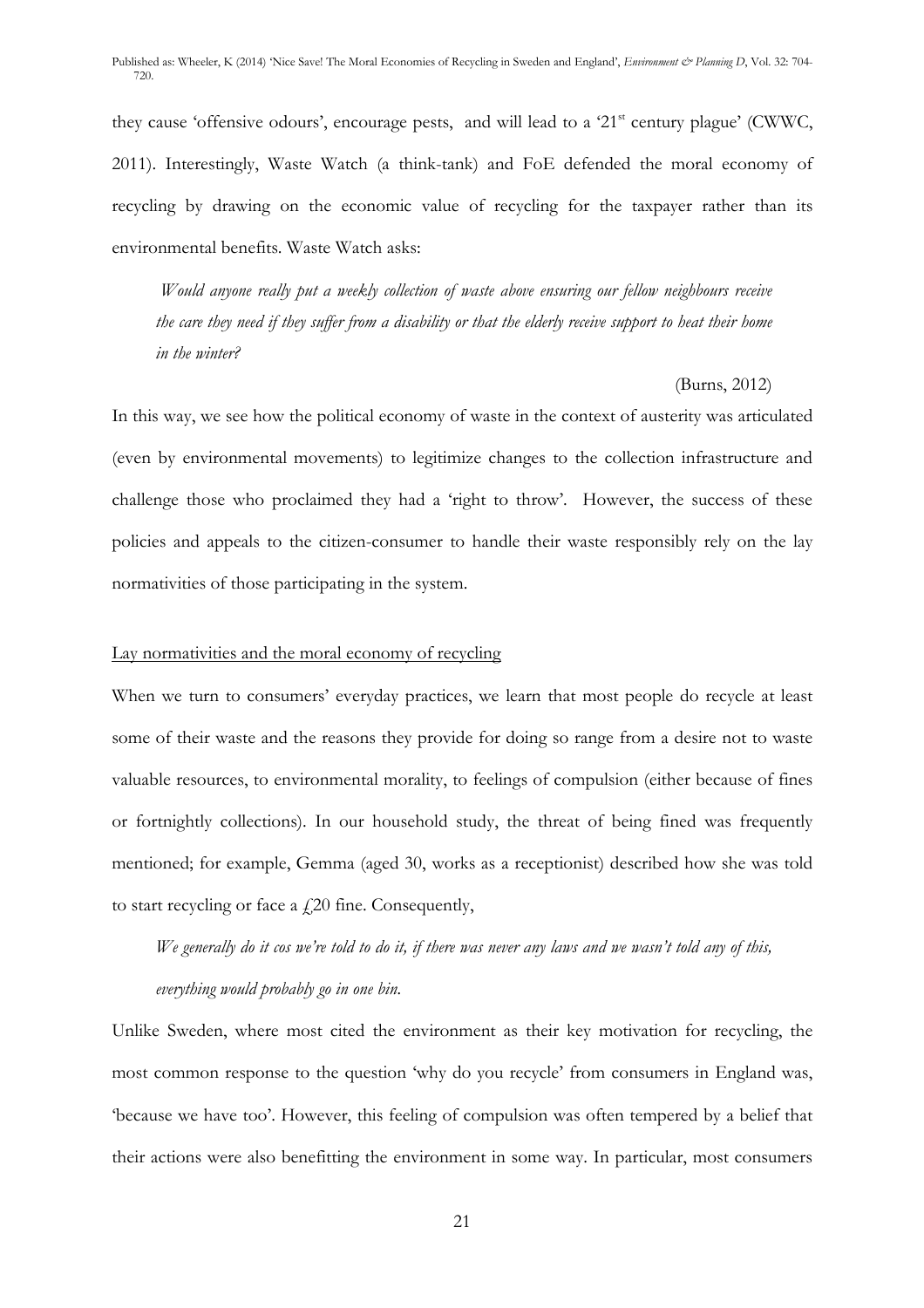imagined landfill sites as the final destination for their rubbish and recycling was one way they could act to prevent this.

*If you see what washes up in the sea on the beaches, it's absolutely horrendous and it's a waste if it's not recycled it's a massive waste. Landfill is grotesque, there's no need for it* 

(Joan, aged 62, retired Dance-teacher, lives in Shropshire)

Consumers in England were acutely aware they were wasting resources by not recycling their waste. It was often morals around waste rather than environmental morality that informed understandings of recycling practices.

*I don't feel like it's because I've got this moral obligation to recycle, it's a service, it's logical, why wouldn't you? I'm not a green crusader and our cars kind of prove that but it's a logical thing to do. If you don't have to waste resources and you can do it then why not?* 

(Claire, aged 35, Civil Servant, lives in Essex)

This awareness of the value of recyclable materials was effectively demonstrated by Brian and Ivy, an unemployed couple with three young children, who save all their metal cans to sell to scrap merchants for the 'kids holiday fund'. Here, we see how practices of handling waste materials reflect broader moralities of caring for one's family (Gregson, Metcalfe et al, 2007), made possible because this waste is not a producer responsibility.

Given it is only in the last year that the connection between recycling and saving public money has been made explicit, it is not surprising that few of those that participated in the household study were aware of it. However, the sense that not recycling one's rubbish is wasteful does resonate with this institutional framing of the moral economy and suggests it could be successful in encouraging people to recycle more, but only if citizens trust the state to spend this money wisely. On learning about the Nice Save campaign, Tim (PhD Student in his 40s) replied:

*I don't care; I don't believe in saving public money, I think they should spend more money! [...] There's plenty of money, they just don't wanna spend it on what they should spend it on; that's what* 

*I think!*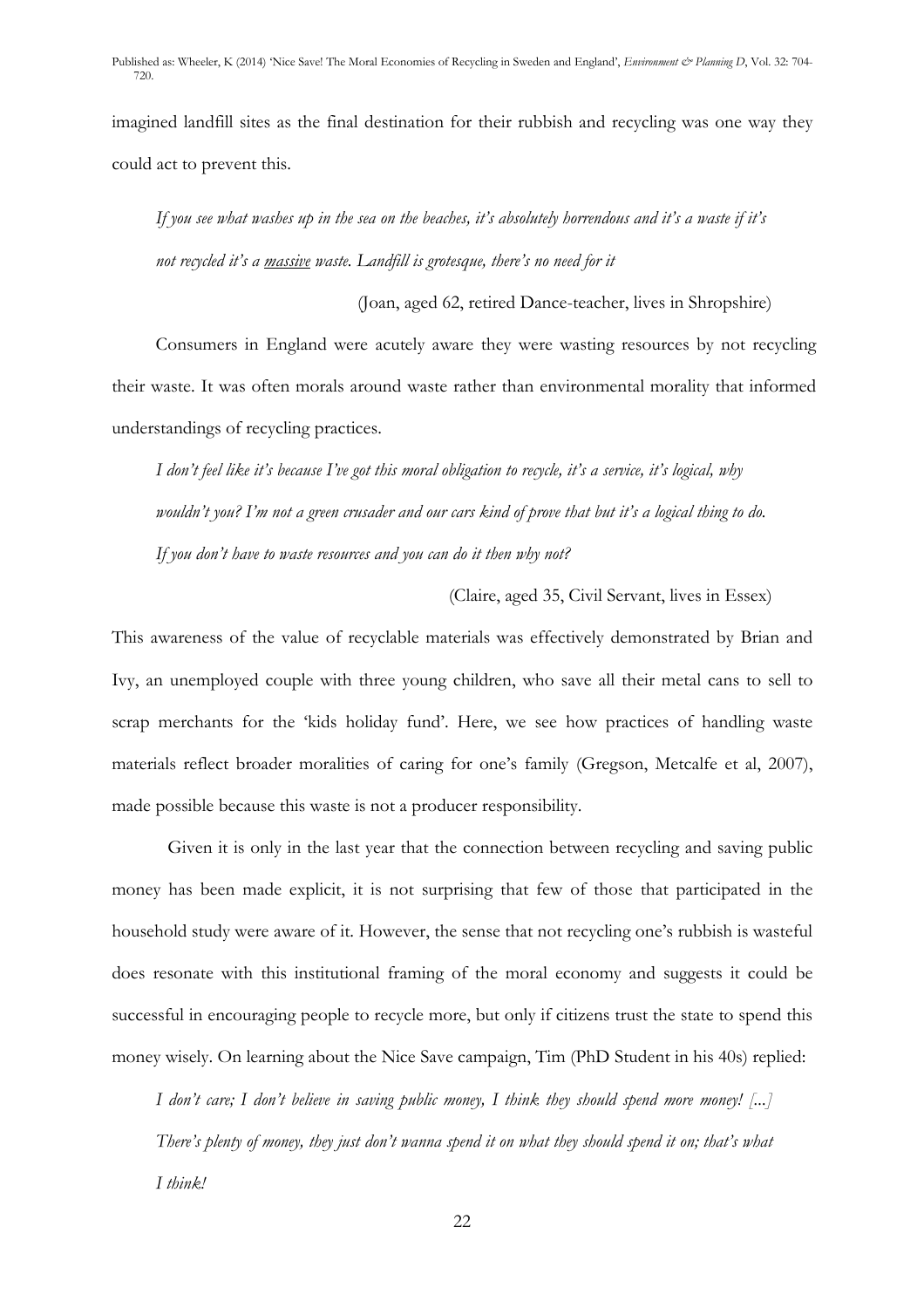Mistrust between the state and its citizens can undermine the moral economy, particularly at a time when cuts to public services are damaging existing trust relations.

 If consumers were not aware that recycling saved public money, they were aware of infrastructural changes in their collection systems and the knock-on effect these had on their daily handling of waste. It was agreed that provision of multiple boxes and bins made recycling a relatively easy action to incorporate into everyday routines – although many consumers struggled to store these receptacles and did not like the appearance of them in their homes. Liz (familyoutreach worker in her 40s) described the recycling bag she kept in her kitchen as 'ugly, unsightly and horrible', suggesting that norms of recycling can clash with norms of cleanliness. Nevertheless, most people put up with this 'inconvenience' because they could see a value in recycling their waste (whether environmental or economic). English consumers are happy to participate in recycling schemes as long as it does not burden their routines too much – it is certainly not a source of national pride.

Families with young children did struggle with fortnightly collections and policies that restrict the amount of waste that can be discarded. Brian and Ivy have three children under four and their local council has refused to provide them with extra bin space, meaning that 'by the time the fortnight comes, there's 200 nappies in that bin' and little space for everything else. Ivy was very unhappy with her local authority and felt they were not 'thinking of us' when they told her to get on a bus with her three children (which she could not afford to do) to take the extra refuse to a recycling centre. In this case, changes to 'choice infrastructures' did little to convince Ivy that recycling was a worthwhile action, yet she recycled because she had little option to do otherwise.

By listening to these lay normativities, we learn that consumers in England participate because they feel compelled to through policies of enforcement (fines and fortnightly collections) and because they do not want to waste materials that could be put to better use than landfill. These lay moralities inform their practice of recycling and interact with moralities of care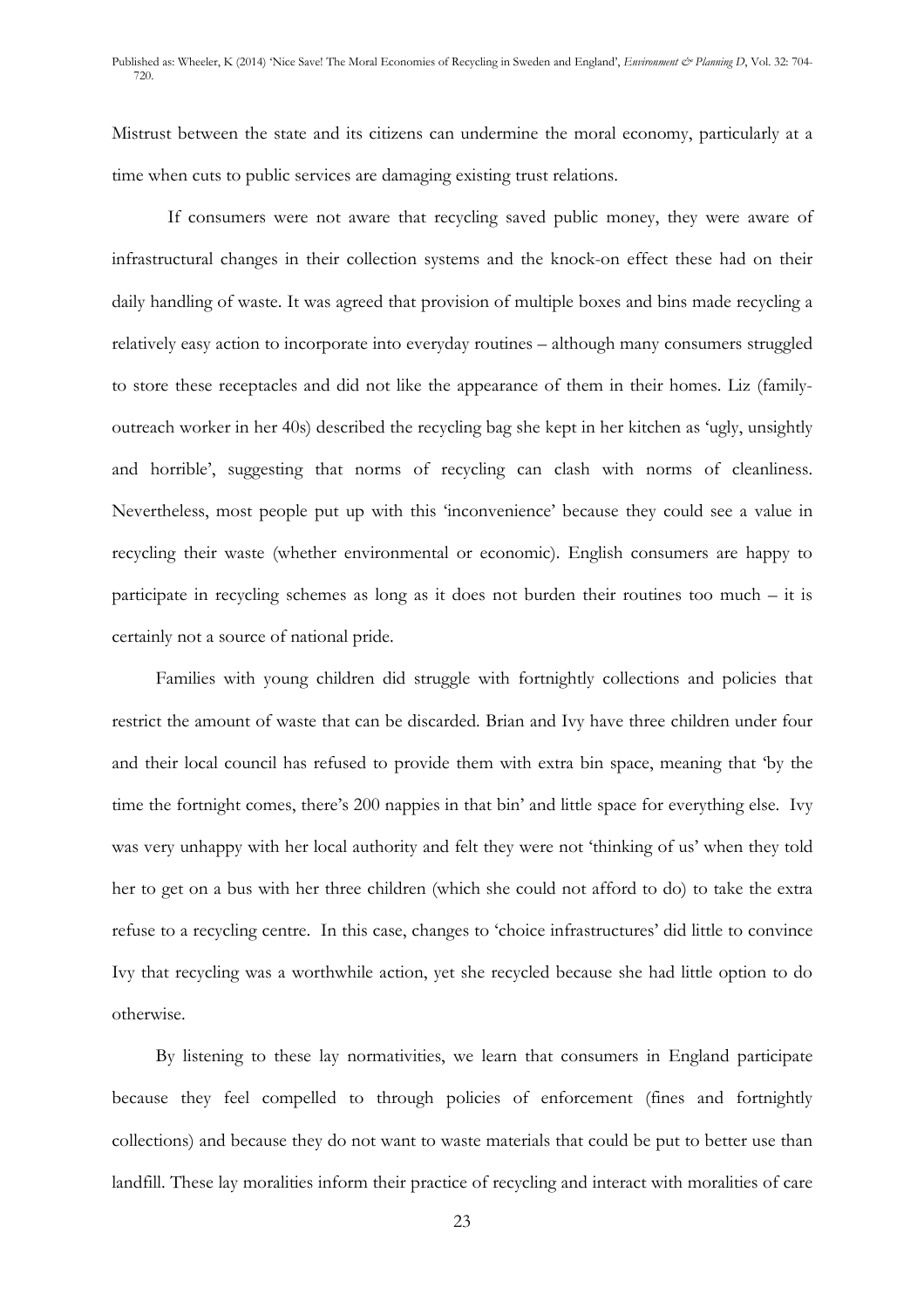(for one's own family, as well as the local environment) and norms of cleanliness, which then inform collective campaigns and public debates (right to throw and protests against waste disposal facilities) which can impact upon systems of provision. Morality and markets are coconstituted at these three levels. That recycling saves public money is certainly a less successful moral message in motivating the consumer to participate in recycling schemes, yet its resonance with existing lay normativities of thrift suggest it could be more successful – but only if governments are able to convince their citizens they are acting in their best interests and not putting the free market above fair and equal provision for all.

#### **Moral economies compared**

Table 1 compares key elements of the recycling/waste management systems that together interact to generate distinctive moral economies of recycling in Sweden and England.

#### TABLE 1 HERE

These case studies have demonstrated how important it is to explore moral economies using a holistic analytical framework. By applying a framework that can encompass institutional systems of provision and state policies, with collective customs and individual lay normativities, we learn a great deal about the interplay and co-constitution of morals and markets. The state plays an important role in securing citizens' participation to these moral economies and the perceived legitimacy of their intervention is shaped through existing collective norms (often promoted through third-sector/grassroots movements) and the everyday evaluations of recycling practices by consumers. By looking at the division of labour within waste management we learn how reciprocal relations are established within economic processes which in turn influence how the benefits of recycling are shared within society. Collective responsibility and collective gain characterise the Swedish moral economy of recycling which perhaps explains its success amongst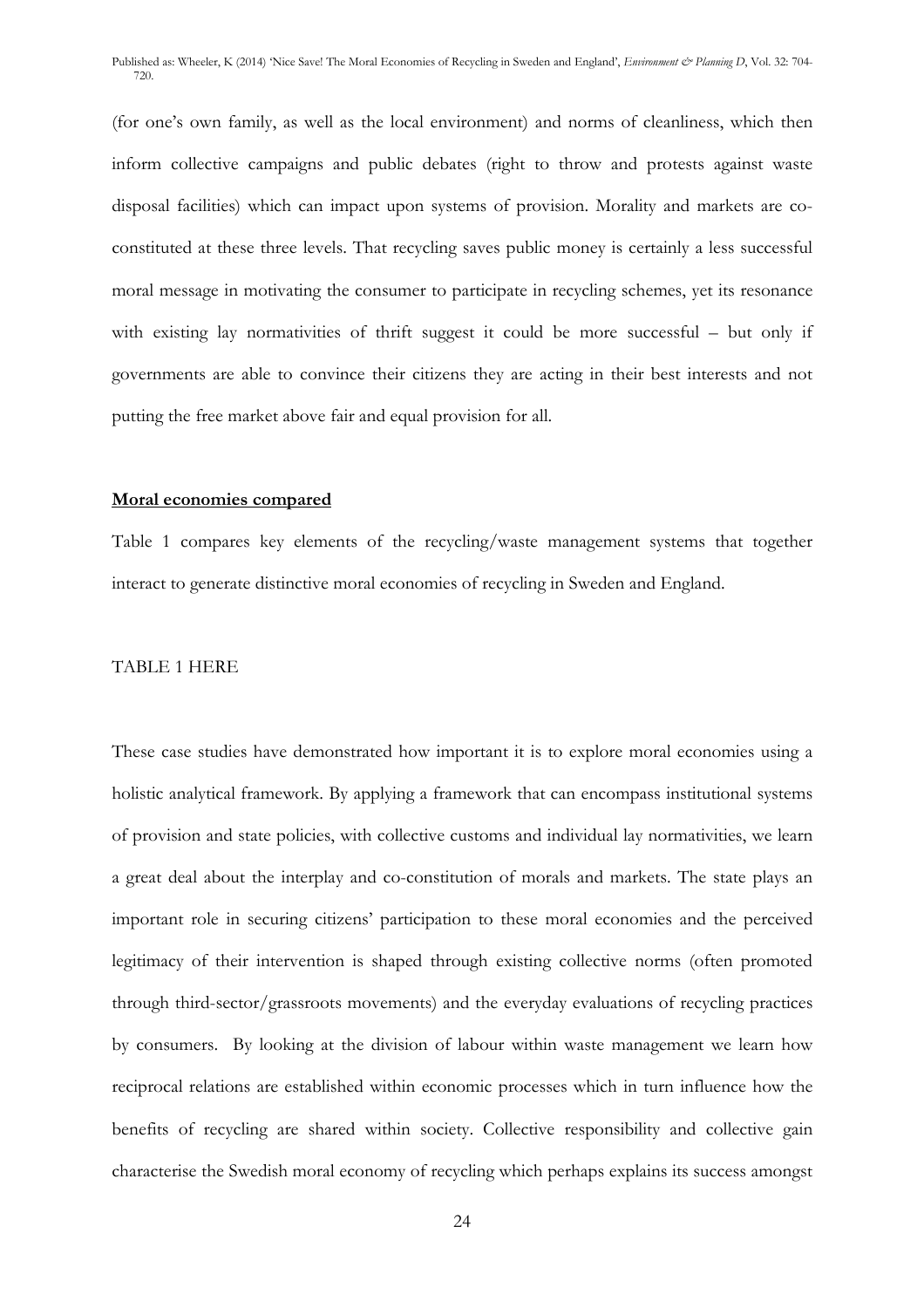citizen-consumers compared to the English system where the beneficiaries are not necessarily those that participate in the system. Levels of trust between the state and its citizens are also crucial for the success of moral economies, suggesting that government's actions across a whole range of issues influence citizens' expectations and beliefs about the benefits their actions might bring. Consumers operating in different socio-economic and political contexts are differentially enrolled into moral economies of recycling and this shapes their everyday understandings and interactions with their waste. How consumers reflect upon and debate the value of recycling varies by social context, revealing the importance of paying attention to all three levels of the moral economy framework if we want to understand how and why they are compelled to participate.

#### **Conclusion**

This concluding section draws out the wider contributions of the arguments developed in this article. First, I have applied and developed a holistic moral economy framework to show how morals and markets are together constituted at the level of everyday reflections/consumer practice and at the level of institutional systems of provision. These moral principles are then mediated by collective customs that help secure the legitimacy and participation of individuals in wider economic systems and political processes. This article maintains that any attempt to understand the moral economy must pay attention to all three levels of this analytical framework to fully understand how morals are embedded within economic processes. There has been a tendency to pay attention to either individuals' lay normativities or the dynamics of institutional economic processes within social and moral issues, yet by exploring interactions between and within these levels – the interplay, the challenges and the acceptance – we gain greater understanding of the place of morality within the economy.

Second, I have argued that by listening to individuals' lay moralities, we discover how the success of behavioural change interventions relies not only on the provision of infrastructure but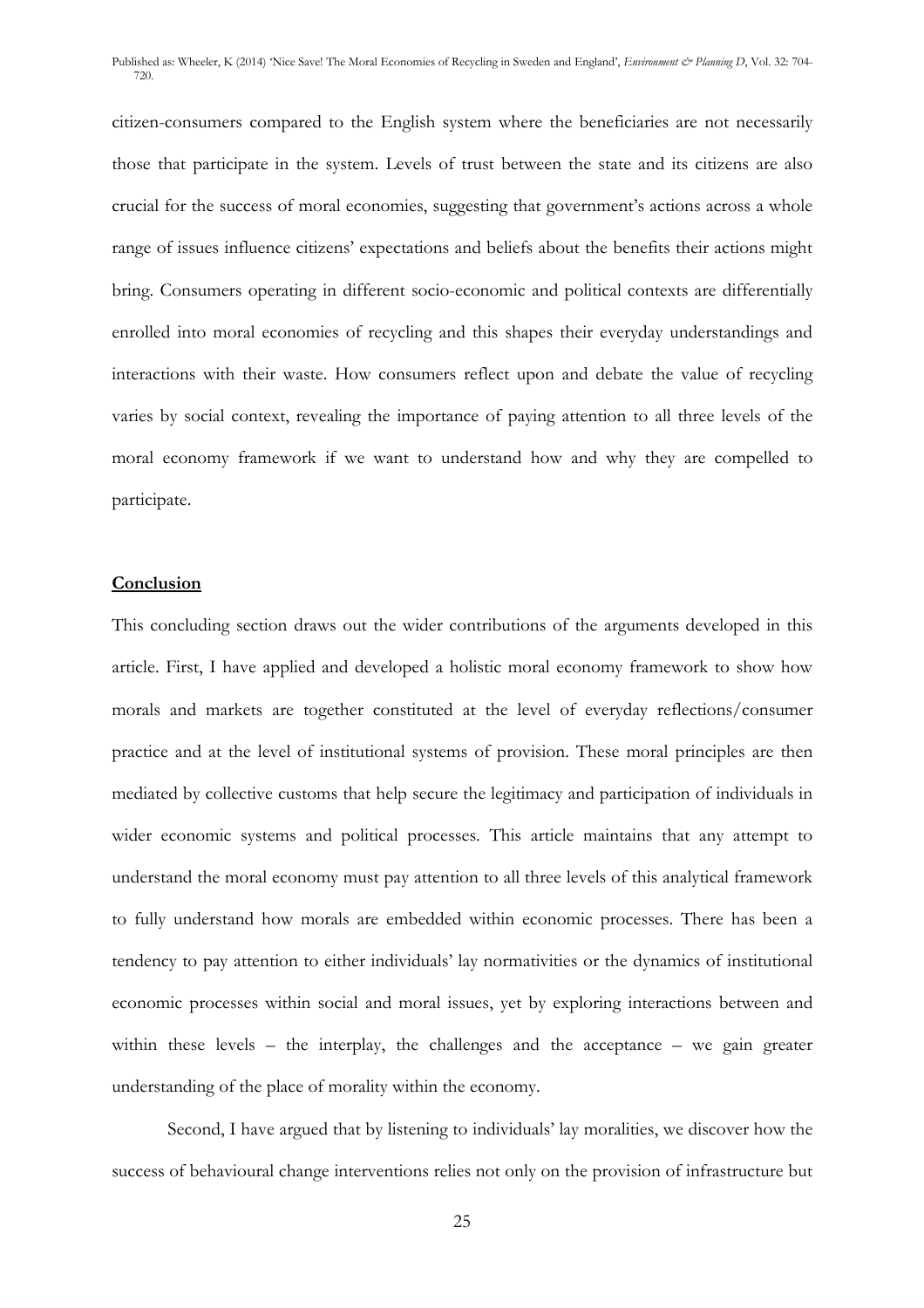on the interactions between citizens and their state and the perceived legitimacy of this intervention into their daily lives. When policies place demands on citizens and encourage them to change their routines, they must feel this intrusion in their personal lives is valid. How legitimacy is secured relies on the collective customs and beliefs that generate norms around how citizens ought to behave. In Sweden, the moral economy of recycling was very successful at the level of lay normativity because all parts of society are trusted to act in the best interests of the environment and this collective enterprise is celebrated as a source of national pride. In England, the moral economy is less successful because of diverging motivations to recycle (for profit, for the environment, to save money, to not use landfill or incineration technologies) and not all citizens benefit from the political economy of waste management. We can see this at the individual level when policy interventions create feelings of inequality and are perceived as an inconvenience. Listening to individuals' lay normativities in the context of particular institutional and cultural settings is crucial if we want to learn why citizen-consumers choose to participate (or not) and the values that are important to them, so policies can be developed that take account of these evaluations.

Finally, I have contributed to debates about the construction and mobilisation of citizenconsumers within comparative contexts. Recycling is a practice that is pursued by governments across the world that, in many cases, relies upon the willing participation of citizen-consumers. In keeping current scholarship on cultural variations in ethical consumer behaviour, I have argued that how consumers understand their responsibility for recycling is shaped by how the state and market are differentially instituted within society. Unlike Kjærnes, Harvey et al (2007), however, who found that those countries with high levels of trust in the state are the least likely to participate in consumer activism, consumers in Sweden were more disposed to recycle than their counterparts in England because of this trust. Diverse institutional divisions of labour and moral economies enable the consumer to enact their role as a citizen in quite different ways and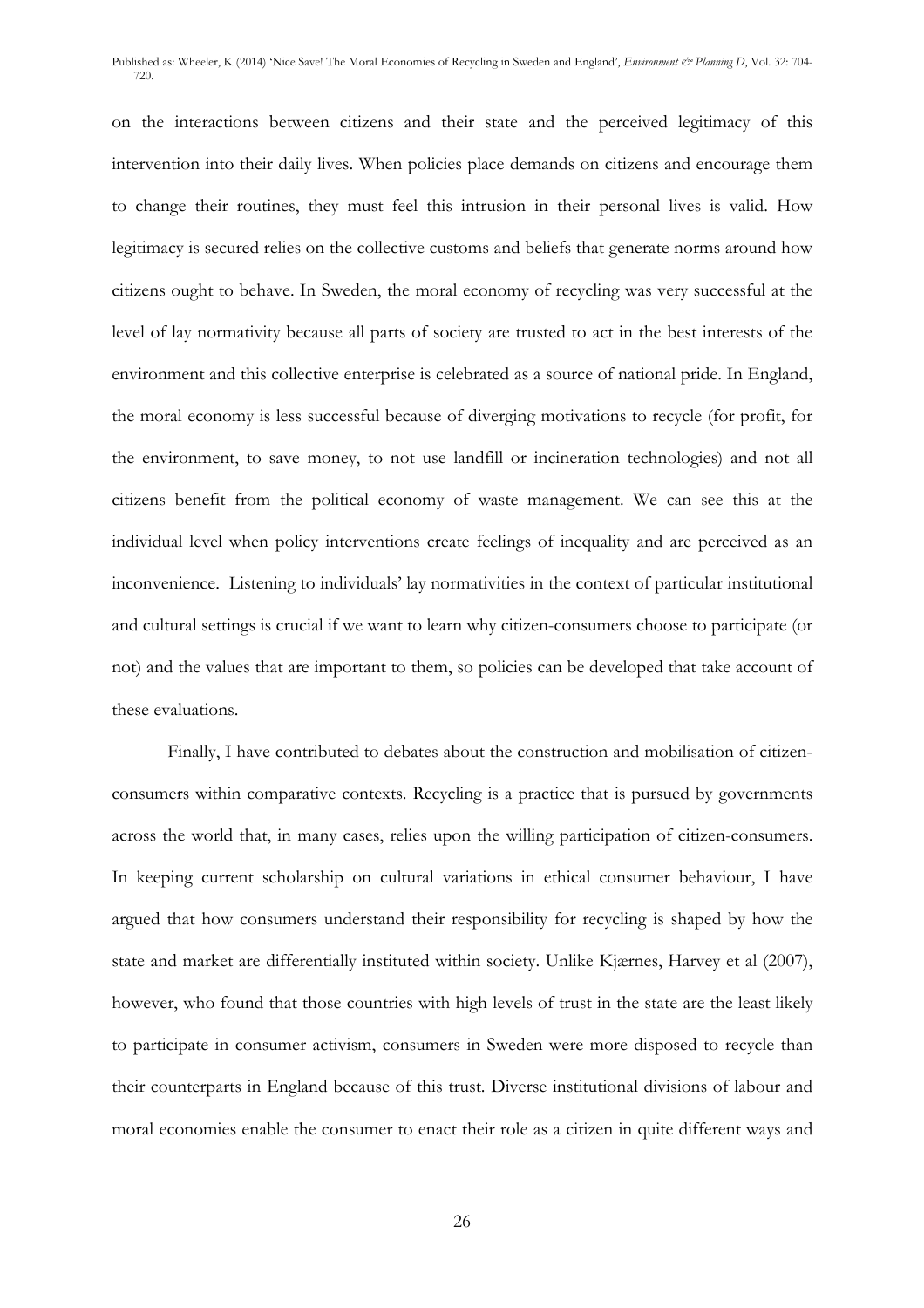this is an important finding that requires further exploration across a range of consumer practices.

Taken together, these wider contributions point to the fruitfulness of renewing existing understandings of the concept of 'moral economy'. The approach presented here proposes due attention is given to the reflective capacities of people operating within the constraints of community norms and economic systems. Such an approach acknowledges that individuals and communities have the capacity to challenge or submit to market forces without the necessary intervention of the state. But at the same time, it accepts that individuals are often guided by contradictory goals in the pursuit of things that matter to them, meaning they can agree with or resist overarching community norms and demands of economic systems. By exploring morality at these three levels (which could be thought of as the micro, meso and macro levels), the moral economy is revealed as a relational concept that comes into being through the interactions and interdependencies between individuals, communities and political-economic structures. No one element is reducible to the other because moral-economic life is shaped and constituted by all three. Bringing together the different strands of existing scholarship on moral economy (inspired by Polanyi, Thompson and Sayer) into this revised framework offers social scientists the opportunity to study enduring concepts like inequality, power and justice within diverse politicaleconomic systems without losing sight of the everyday lived experiences of people acting within them. It is hoped that this paper will act as a starting point for further empirical exploration of the co-constitution of morality and markets and the development of the relational concept of 'moral economy'.

# **References**

Avfall Sverige (2011) *Swedish Waste Management 2011*, accessed 06/06/2012, <http://www.avfallsverige.se/fileadmin/uploads/Rapporter/Utveckling/Rapporter\_2011/ SAH\_eng111219.pdf>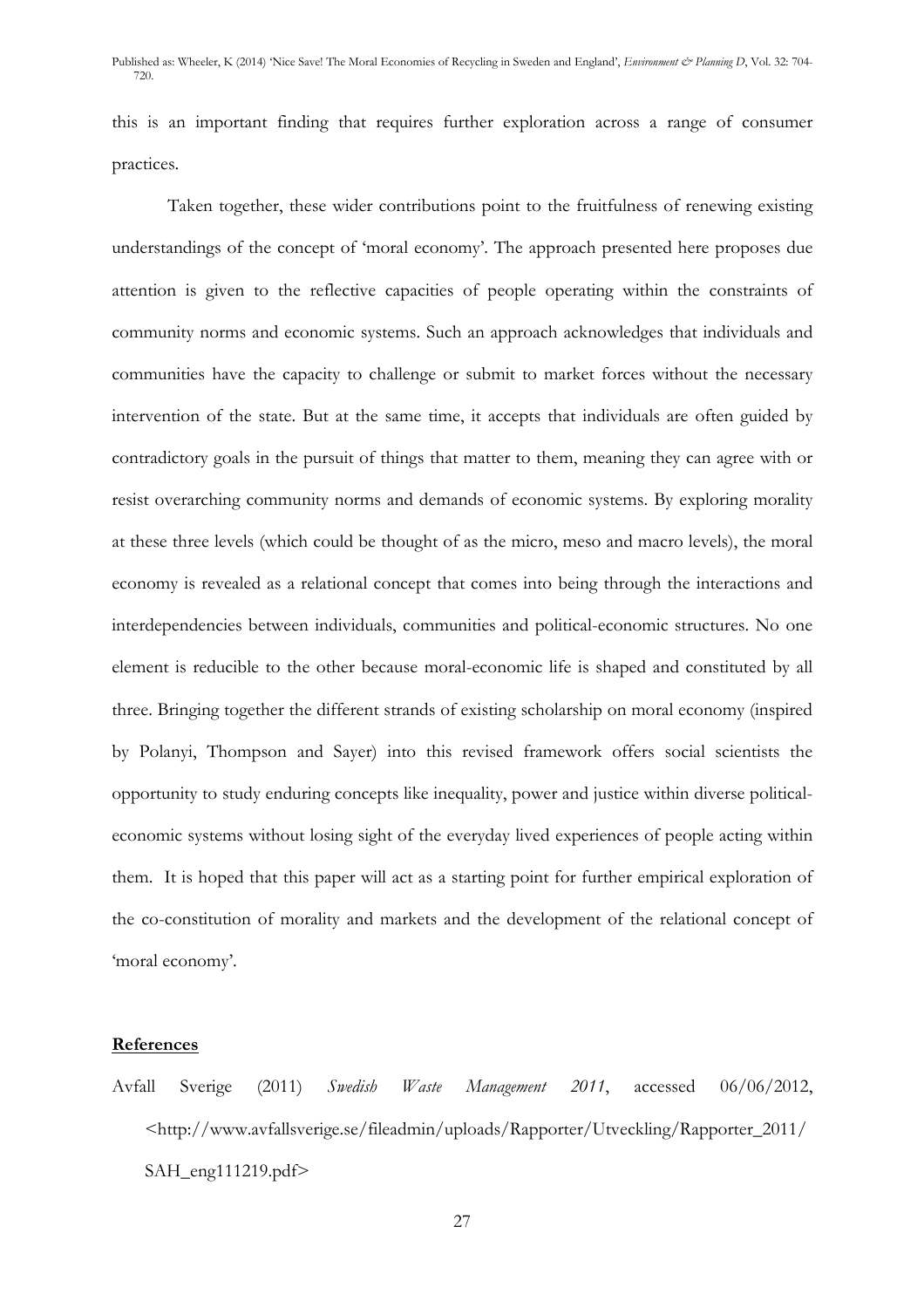- Barnett, C., Cloke, P., Clarke, N. & Malpass, A. (2011) *Globalizing Responsibility* (Oxford: Wiley-Blackwell)
- Barr, S. & Glig, A. (2006) 'Sustainable lifestyles: Framing environmental action in and around the home', *Geoforum* **37**:906–920.
- Bolton, S. & Laaser, K. (2013) 'Work, employment and society through the lens of moral economy', *Work, Employment & Society* 27(3):508-525
- Burns, T. (2012) 'Why weekly waste collections would be detrimental to human rights' accessed 12/08/2013, <http://www.wastewatch.org.uk/blog/2012/11/26/why-weekly-wastecollections-would-be-detrimental-to-human-rights/>

DEFRA (2007) *Waste Strategy for England 2007* (Norwich: HMSO)

DEFRA (2011) *Government Review of Waste Policy in England 2011* (London: Defra)

Davies, A. (2008) *The Geographies of Garbage Governance* (Hampshire: Ashgate)

- Esping-Andersen, G. (1990) 'The Three Worlds of Welfare Capitalism' in C. Pierson & F. Castles (2006) (eds.) *The Welfare State Reader* (Cambridge: Polity Press) pp160-174.
- Ewert, S., Henriksson, G. & Åkesson, L (2009) *Osäker Eller Nöjd*, accessed 09/06/2013, <http://www.infra.kth.se/fms/pdf/Greger\_osaker\_nojd\_inkl\_omslag+summary100222.pd f>
- Ferragina, E. & Seeleib-Kaiser, M. (2011) 'Welfare regime debate: past, present, futures?' *Policy & Politics* **39**(4):583-611
- Fourcade, M. & Healy, K. (2007) 'Moral views of market society', *Annual Review Sociology* **33**:285- 311
- Förpacknings-och Tidningsinsamlingen (2008) 'Hushåll', accessed 06/06/2012, <http://www.ftiab.se/hushall.4.405877db1168b3d892a800034.html>
- Gärtner, S. & Prado, S. (2012) 'Inequality, trust and the welfare state: the Scandinavian model in the Swedish mirror', accessed 30/07/2013, <http://www.ekonomiskhistoria.handels.gu.se/digitalAssets/1389/1389332\_g--rtner\_prado-2012-hs.pdf>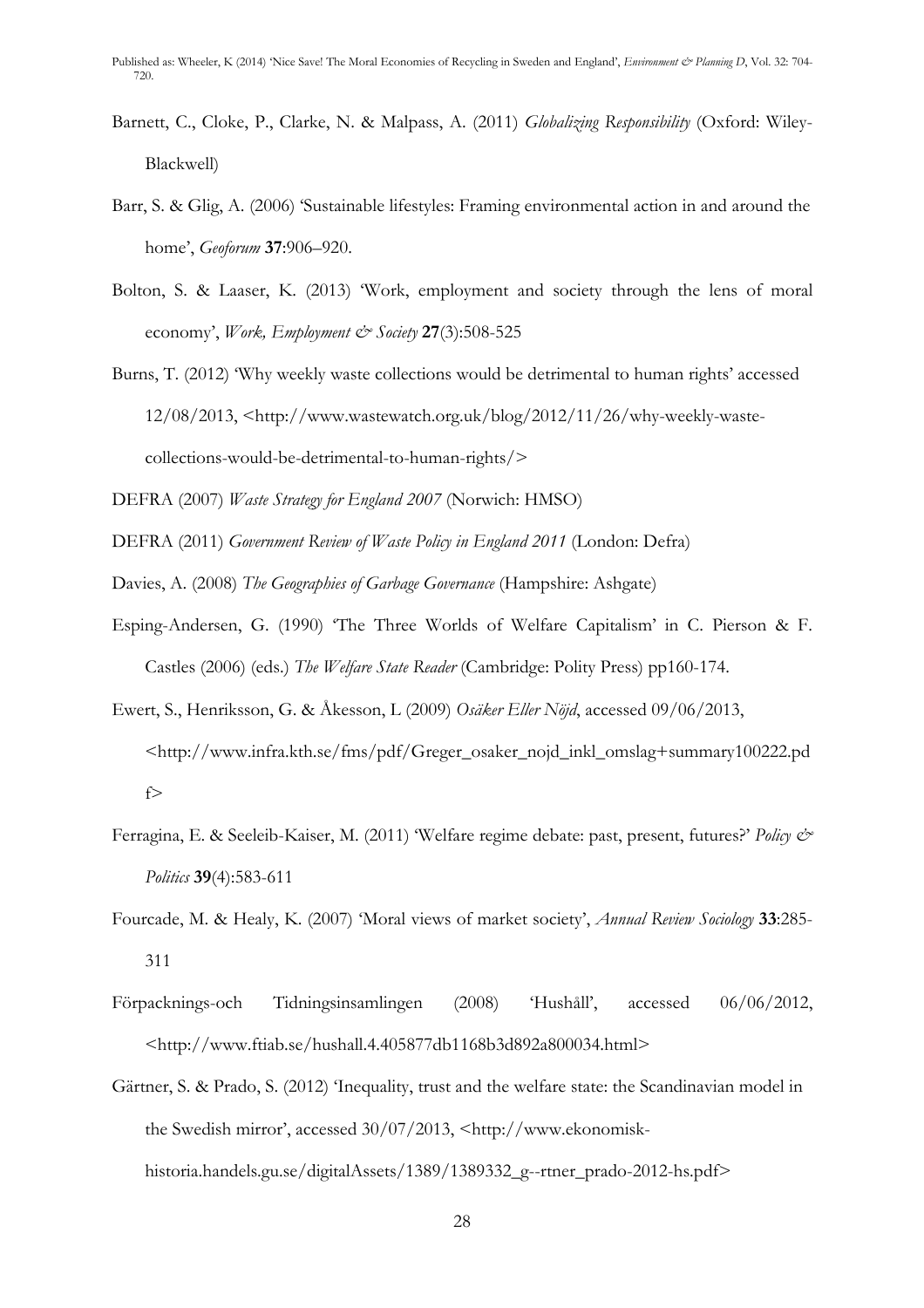- Goodman, M. K. (2004) 'Reading Fairtrade: Political ecological imaginary and the moral economy of fair trade goods', *Political Geography*, **23**:891-915.
- Granovetter, M. (1985) 'Economic Action and Social Structure: The problem of embeddedness', in *American Journal of* Sociology, **91**:481-510.
- Gregson, N., Metcalfe, A. & Crewe, L. (2007) 'Identity, mobility, and the throwaway society', *Environment & Planning D* **25**:682-700.
- Hall Sverige Rent (2013) 'Rekordmånga skräpplockare!', accessed online 5/06/2013 at < http://www.hsr.se/>
- Islington Council Website (2011) 'Compulsory Recycling Policy', accessed 13/06/2012, <http://www.islington.gov.uk/services/rubbish-recycling/recycling/home/compulsoryrecycling-policy/Pages/default.aspx?extra=7>
- Jamison, A., Eyerman, R., Cramer, J. & Læssøe, J. (1990) *The Making of the New Environmental Consciousness* (Edinburgh: Edinburgh University Press).
- Jönsson, K. (2008) 'Hazardous waste: Sweden's largest environmental movement', accessed 06/06/2012, <http://www.waste-management-world.com/index/display/articledisplay/359463/articles/waste-management-world/volume-10/issue-2/features/hazardouswaste-swedenrsquos-largest-environmental-movement.html>
- Kjærns, U., Harvey, M. & Warde, A. (2007) *Trust in Food* (Hampshire: Palgrave Macmillan)

McCormick, J. (1991) *British politics and the environment* (London: Earthscan)

- Platell, A. & Pierce, A. (2010) 'Every Englishman has a right to put the bin out without waiting for it to be collected, by Eric Pickles', *Mail Online*, first published 10/10/2011, accessed 14/06/2013,
	- <http://www.dailymail.co.uk/debate/article-1317016/Every-Englishman-right-bin-waitingcollected-Eric-Pickles.html#ixzz2WBnozmtO>

Polanyi, K. (1944/2001) *The Great Transformation* (Massachusetts, Beacon Press)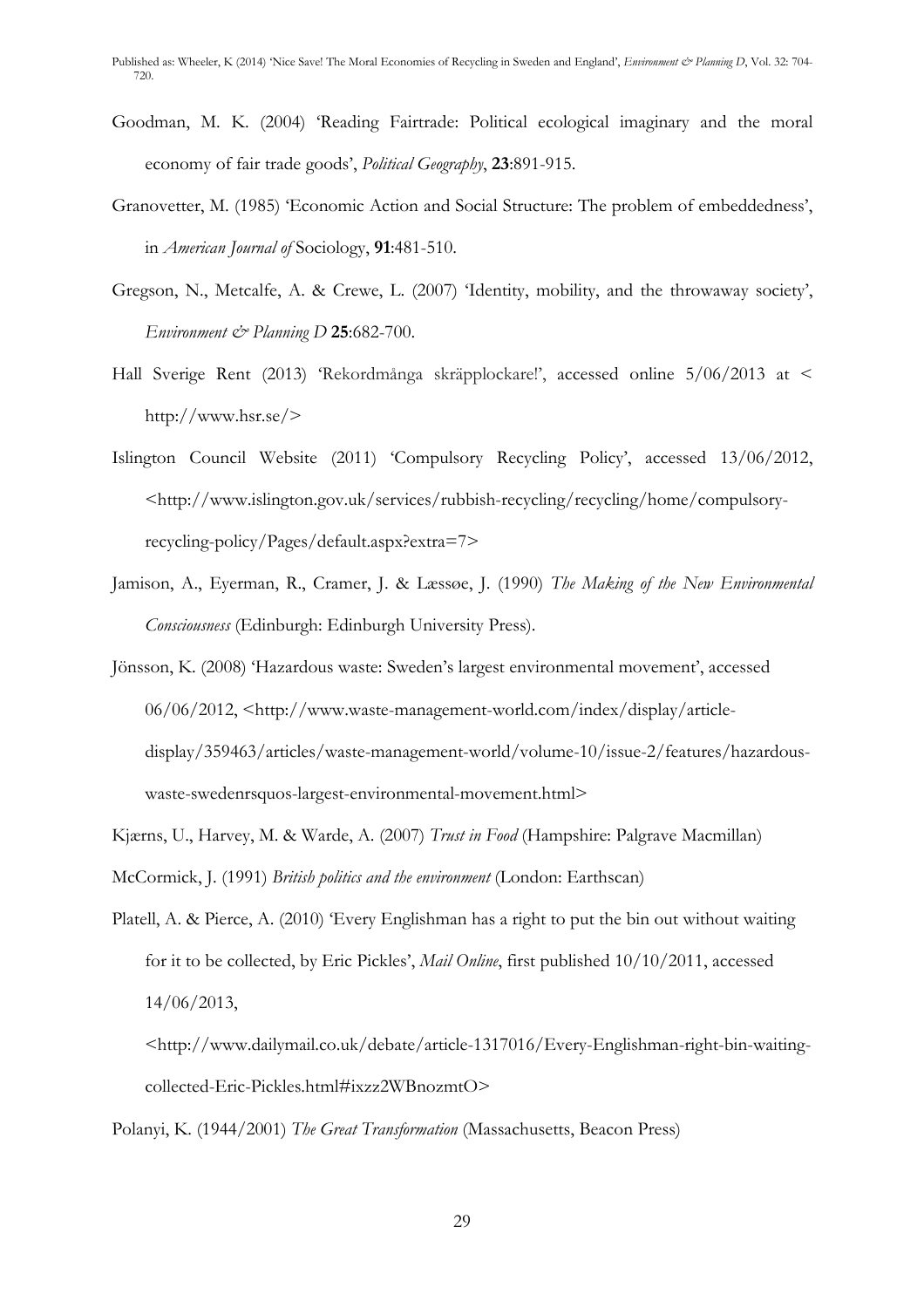- Polanyi K (1957) 'The Economy as Instituted Process' in M. Granovetter & R. Swedberg (eds.) (2011) *The Sociology of Economic Life* (Colorado: Westview Press) pp3-21.
- Recycle for London (2012) 'Recycling Saves Money', accessed 13/06/2012, <http://www.recycleforlondon.com/content/recycling-saves-money>

Sayer, A. (2000) 'Moral Economy and Political Economy', S*tudies in Political Economy* **61**:79-103.

- Sayer, A. (2005) *The Moral Significance of Class* (Cambridge: Cambridge University Press)
- Sayer, A. (2011) *Why Things Matter to People* (Cambridge: Cambridge University Press)
- Skill, K. (2008) *(Re)creating Ecological Action Space: Householders' activities for sustainable development in Sweden*, Doctoral Thesis, Linköping University, Sweden.
- Skill, K. & Gyberg, P. (2010) 'Framing Devices in the Creation of Environmental Responsibility', *Sustainability*, **2**:1869-1886
- Smith, D. (2000) *Moral Geographies* (Edinburgh: Edinburgh University Press)
- Strasser, S. (1999) *Waste and want* (New York: Henry Holt & Co)
- Swedish Environmental Protection Agency (2005) *Sweden's Waste Plan* (Stockholm: SEPA)
- Thompson, E. P. (1991) *Customs in Common* (London: The Merlin Press)
- Trentmann, F. (2007) 'Before 'fair trade': empire, free trade, and the moral economies of food in the modern world', *Environment and Planning D* **25**:1079-1102.
- Varul, M. (2009) 'Ethical selving in cultural contexts', *International Journal of Consumer Studies* **33**(2): 183-189.
- Waste Online (2004) 'History of Waste and Recycling', accessed 13/06/2012, <http://dl.dropbox.com/u/21130258/resources/InformationSheets/HistoryofWaste.htm >
- Wheeler, K. (2012) *Fairtrade and the Citizen-Consumer* (Hampshire: Palgrave MacMillan)
- Whitehead, M., Jones, R. & Pykett, J. (2011) 'Governing irrationality, or a more than rational government? Reflections on the rescientisation of decision making in British public policy', *Environment and Planning A* **43**:2819-2837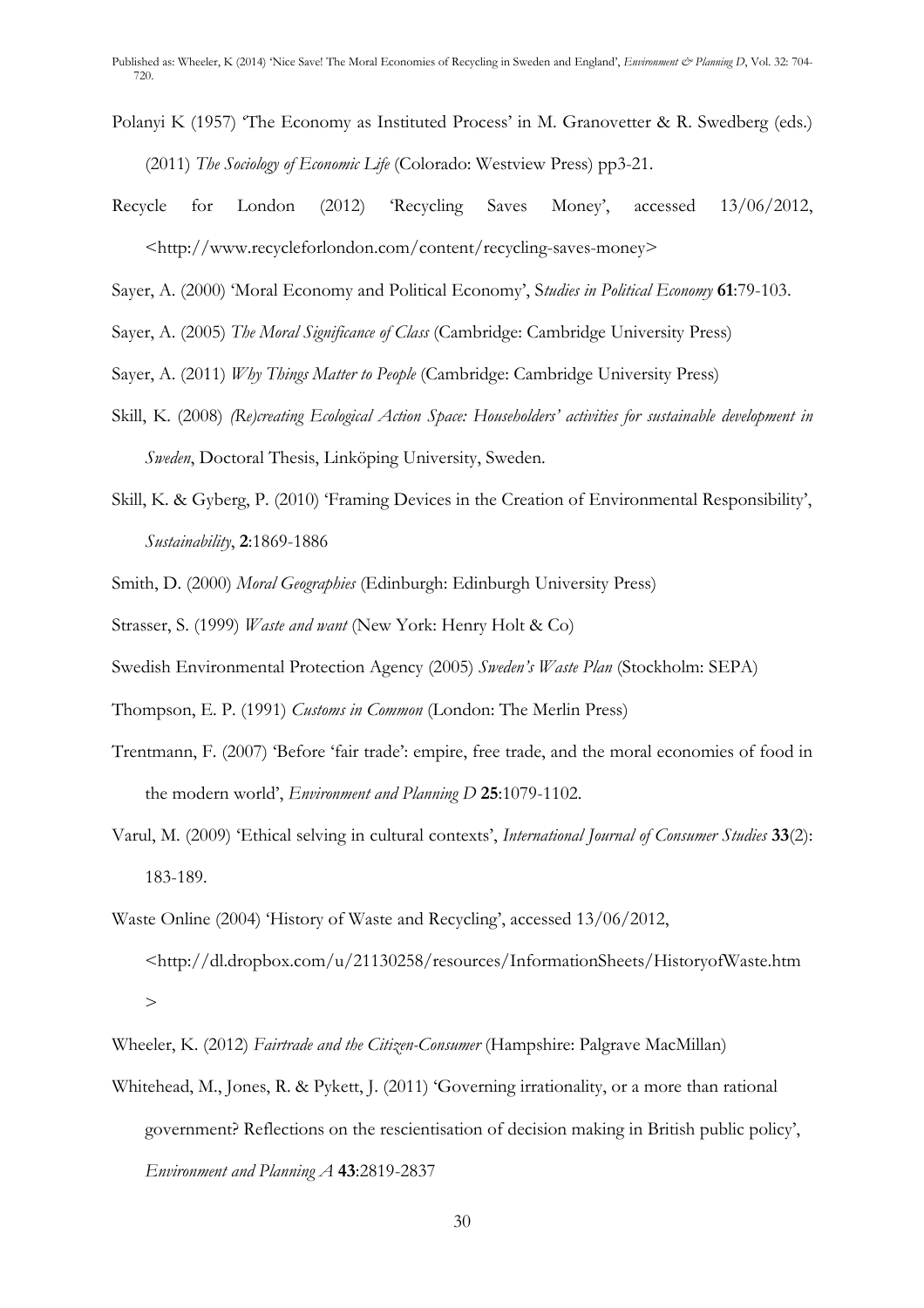Wijkström, F. & Zimmer, A. (2011) *Nordic Civil Society at a Cross-roads*, (Munich: Nomos)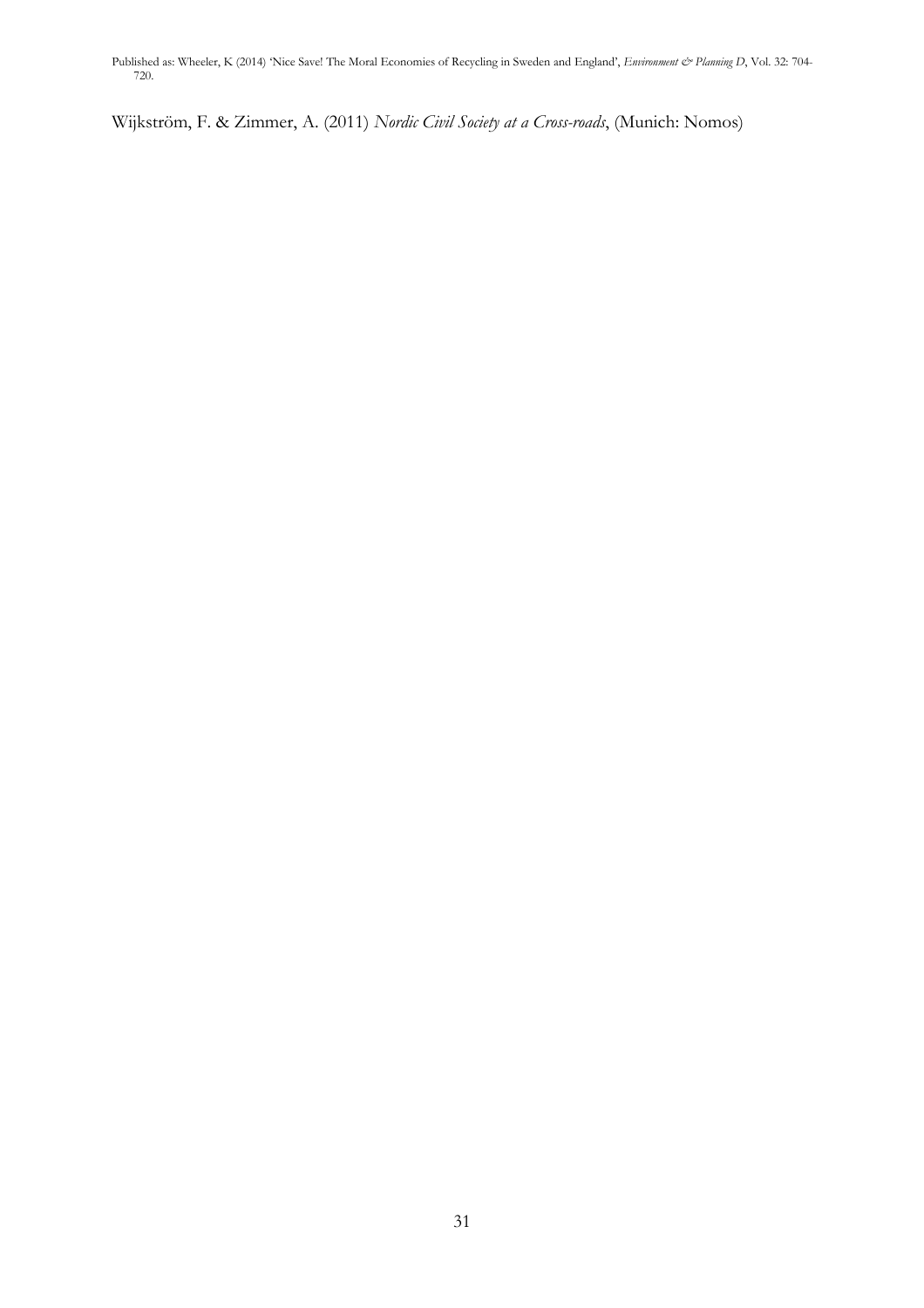|                                      | Sweden                                                                                                                                         | England                                                                                                                                                                  |
|--------------------------------------|------------------------------------------------------------------------------------------------------------------------------------------------|--------------------------------------------------------------------------------------------------------------------------------------------------------------------------|
| Institutional system of              | • State intervenes to protect the environment                                                                                                  | • State has not been proactive on environmental issues                                                                                                                   |
| provision                            | · Public, not-for-profit organisation and producer<br>responsibility                                                                           | • Private sector dominance with recyclable materials open on the<br>market to be sold                                                                                    |
|                                      | · Municipal-owned incineration plants generates<br>cheap heat/electricity for households                                                       | • Privately-managed landfill disposal which is environmentally<br>damaging and costly because of legislation                                                             |
|                                      | • One common system across Sweden                                                                                                              | • Much variation in systems of waste management provision<br>across England                                                                                              |
|                                      |                                                                                                                                                | • Austerity measures shaping waste management provision                                                                                                                  |
| Collective customs and<br>legitimacy | • Third sector does not challenge practices of the<br>state                                                                                    | • Environmental movement and citizens active in placing<br>recycling onto political agenda and defending public rights to<br>environmentally-sound disposal systems.     |
|                                      | · Education of young children to protect nature,<br>established collective tradition of care for<br>environment/public spaces                  | • Citizens nudged to recycle through infrastructural changes, fines<br>and incentives<br>• Public debates around weekly collections defended according to                |
|                                      | • No debate about environmental impact of<br>incineration as citizens trust the state                                                          | costs for the state                                                                                                                                                      |
| Lay Normativities                    | • Recycle to protect environment for future<br>generations                                                                                     | • Recycle because of values of thrift and to protect environment<br>from landfill                                                                                        |
|                                      | • Some doubts around environmental gains of this<br>practice but most still participate, even if this<br>means incinerating waste              | • Infrastructural changes are generally positively received but can<br>cause problems when they violate norms of cleanliness and care,<br>and are experienced as unfair. |
|                                      | • Proud of identity as leading recycling nation and<br>the 'irresponsible other' undermines collective<br>spirit of participation (immigrants) | • Less trust between state and citizens and recycling is not<br>understood as a source of national pride or collective gain.                                             |

# Table 1: Key Elements of moral economies of recycling in Sweden & England